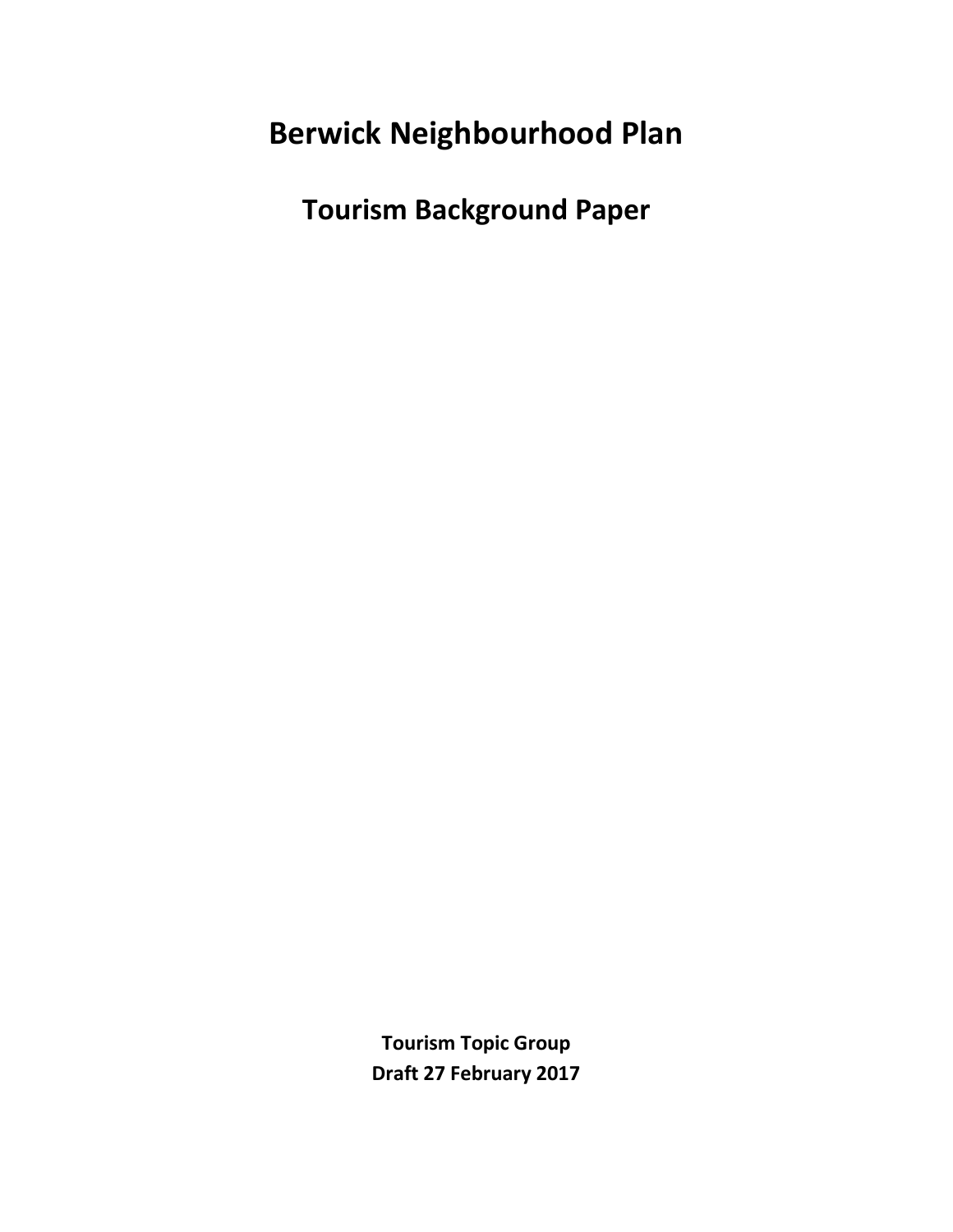## **Contents**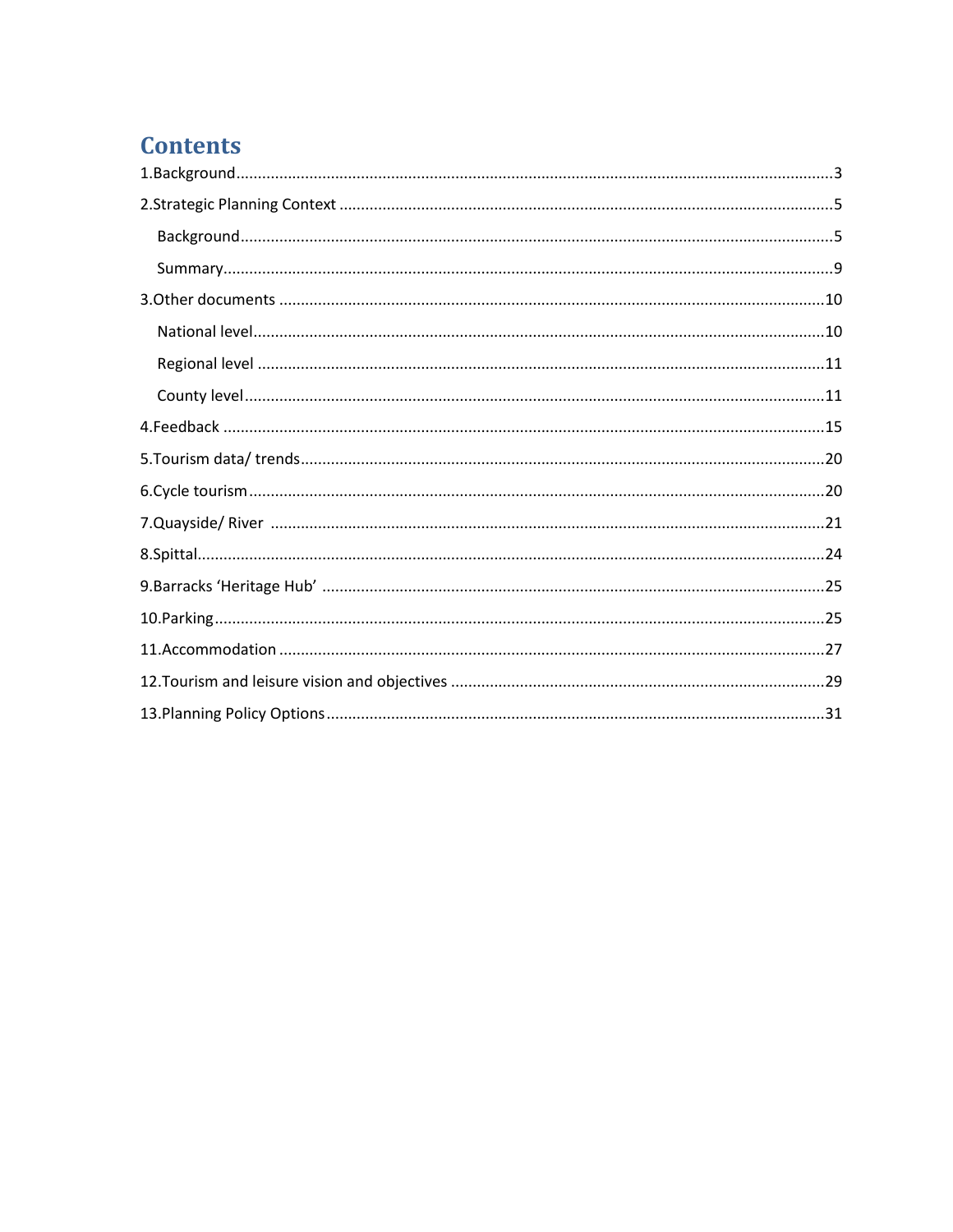## <span id="page-2-0"></span>1. **Background**

1.1 This document is one in a series of background papers prepared by the Berwick Neighbourhood Plan Working Groups. It sets out the relevant national and local policy and guidance that will inform the Berwick Neighbourhood Plan. The background paper also identifies and explains the relevant evidence base, feedback from early engagement and identifies a series of options for planning policies and community actions to address the issues that have been identified.

1.2 Tourism is a vital part of the local economy. Visitor numbers are growing in the region as a whole and it is believed that there is an opportunity to grow the local tourism economy significantly due to the town's historical and military background as well as it's natural environment. To exploit this potential, infrastructure and services need to be developed to cater for a market of visitors with medium to high disposable incomes.

1.3 The Tourism Topic his highly dependent on other topic groups in particular, Transport in order to ensure the infrastructure can cater for increased visitor numbers, the Built Environment to ensure that the historical features and buildings in the Town are maintained and enhanced and the Natural Environment to ensure that we sensitively exploit the Berwick's natural assets, including its coast, beaches and river.

1.4 The term 'tourism' has been defined by the United Nations World Tourism Organisation as:

*'… the activities of persons identified as visitors. A visitor is someone who is making a visit to a main destination outside his/her usual environment for less than a year for any main purpose [including] holidays, leisure and recreation, business, health, education or other purposes….This scope is much wider than the traditional perception of tourists, which included only those travelling for leisure.'* (UNWTO statistics Guidelines: 2010)

1.5 The Oxford Dictionary defines leisure as the '*use of free time for enjoyment'*. In planning terms, the Town and Country Planning (Use Classes) Order classifies leisure uses within the D2 'assembly and leisure' land use category. Cinemas, gymnasiums and areas for indoor and outdoor sports are amongst some facilities recognised as leisure uses.

1.6 The main areas covered by this background paper are:

- The national and local policy context for tourism and leisure uses;
- An overview of other relevant documents and evidence;
- Consideration of feedback received as part of the early engagement on the Plan;
- Draft vision and objectives for the tourism and leisure elements of the Plan;
- Planning policy options; and
- Options for community actions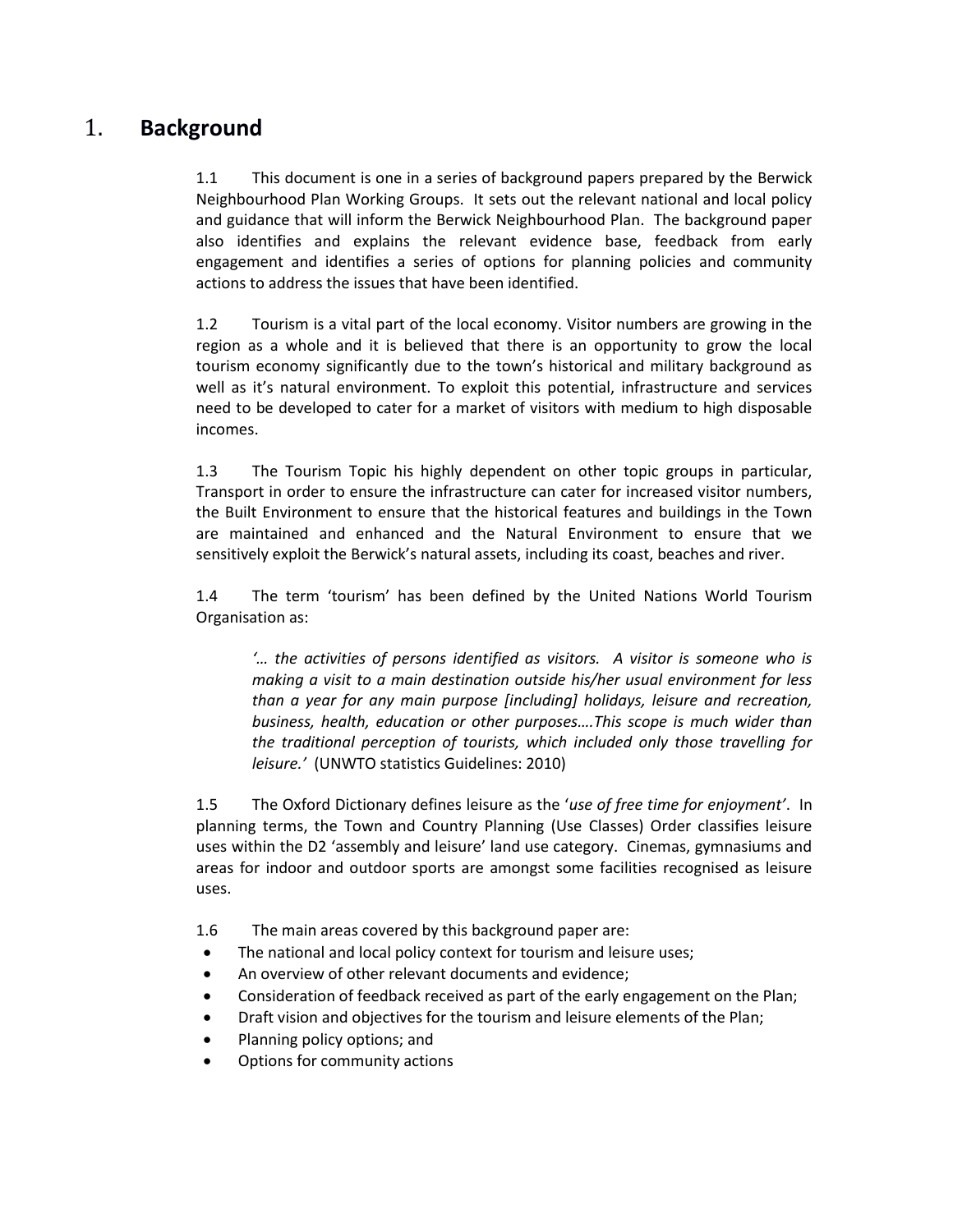1.7 The Tourism Topic Group welcome feedback on this background discussion document, it is important to articulate our vision on how we believe Tourism can benefit the town, to understand the reasoning and evidence to support our view and in order to generate thought, discussion and further ideas within the local community.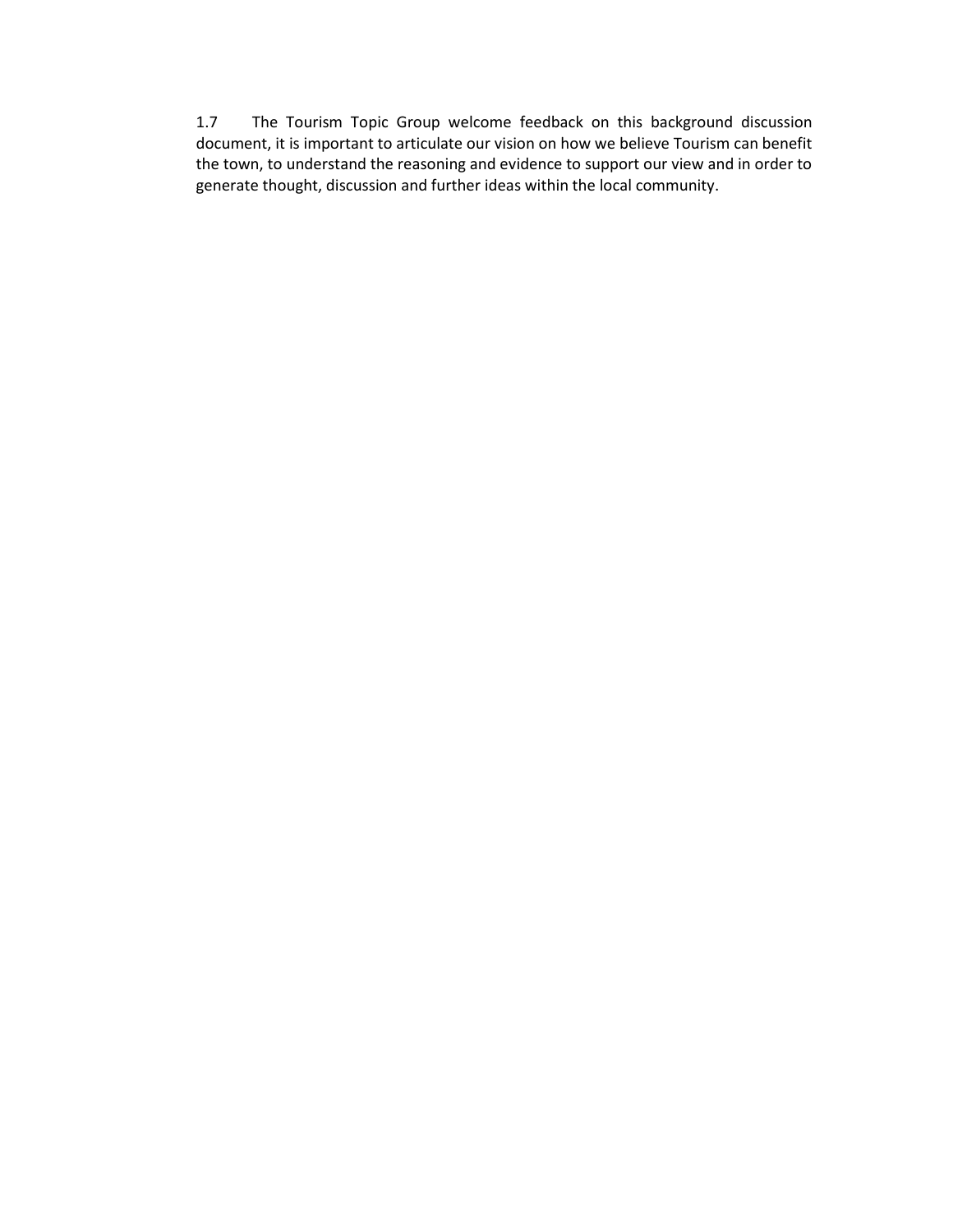## <span id="page-4-0"></span>2. **Strategic Planning Context**

## <span id="page-4-1"></span>**Background**

2.1 In order to pass an examination and proceed to referendum, Neighbourhood Plans must meet a number of 'basic conditions', to ensure they are legally compliant they must:

- Have regard to national planning policy and guidance;
- **Be in general conformity with the strategic policies of the Local Plan;**
- Contribute to sustainable development; and
- Be compatible with European obligations.

## **National planning policy and guidance**

2.2 National planning policy and guidance is set out in the National Planning Policy Framework (NPPF) and National Planning Practice Guidance (NPPG) respectively.

2.3 Paragraph 23 of the NPPF requires that: *'Planning policies should be positive, promote competitive town centre environments and set out policies for the management and growth of centres over the plan period.'* It also states that Local Plans should '*allocate a range of suitable sites to meet the scale and type of retail, leisure, commercial, office, tourism, cultural, community and residential development needed in town centres'.*

2.4 Paragraph 24 of the NPPF requires Local Planning Authorities to apply a sequential test to planning applications for main town centre uses that are not in an existing centre and are not in accordance with an up to date Local Plan. This means that Local Planning Authorities should require applications for main town centre uses to be located in town centres, then in edge-of-centre locations and only if suitable sites are not available should out-of-centre sites be considered. When considering edge-ofcentre and out-of-centre proposals, preference should be given to accessible sites that are well connected to the town centre.

2.5 The glossary of the NPPF provides a definition of main town centre uses. Amongst other things, these include leisure and entertainment facilities, the more intensive sport and recreation uses (such as cinemas, restaurants, drive-through restaurants, bars and pubs, night-clubs, casinos, health and fitness centres, indoor bowling centres, and bingo halls) and arts, culture and tourism development (including theatres, museums, galleries and concert halls, hotels and conference facilities). Most leisure uses fall within the D2 land use class, whilst hotels are commonly classified as a C1 use.

2.6 When assessing proposals for leisure uses outside of town centres and not in accordance with the Local Plan, paragraph 26 of the NPPF requires applicants to submit an impact assessment if the proposal involves more than  $2500m<sup>2</sup>$  of additional leisure floorspace. The impact assessment must consider the impact of the proposal on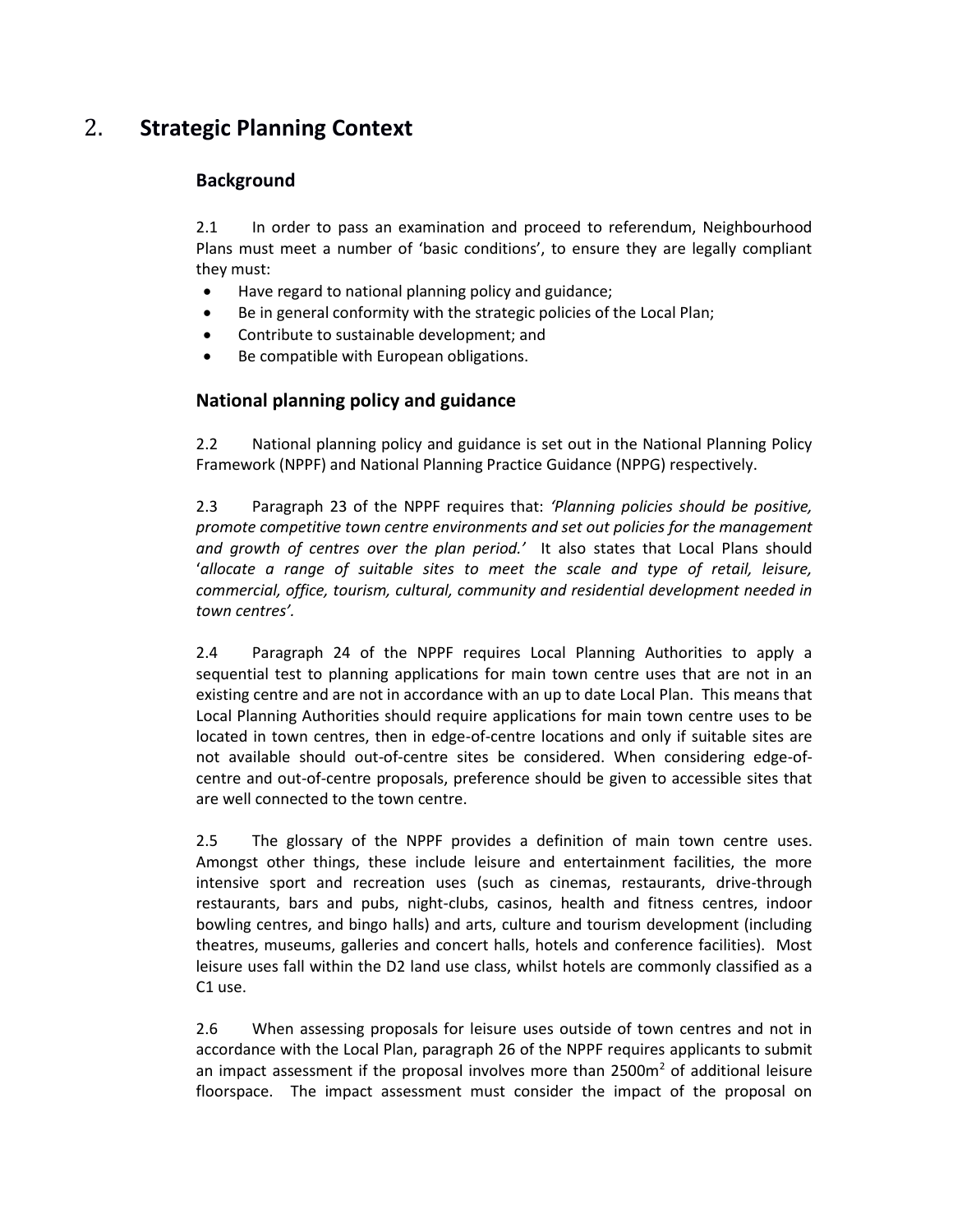existing, committed and planned investment in a centre or the proposal's catchment area and the impact of the proposal on town centre vitality and viability up to five years (or ten in the case of major application) from the time the application was made. Applications which fail to satisfy the sequential test or which would have a significant adverse effect on one of the above factors should be refused.

2.7 Paragraph 28 of the NPPF identifies the importance of tourism to the rural economy, requiring Local and Neighbourhood Plans to: *'support sustainable rural tourism and leisure developments that benefit businesses in rural areas, communities and visitors, and which respect the character of the countryside. This should include supporting the provision and expansion of tourist and visitor facilities in appropriate locations where identified needs are not met by existing facilities in rural service centres.'*

### *2.8* NPPG provides additional advice regarding tourism development:

*'Tourism is extremely diverse and covers all activities of visitors. Local planning authorities, where appropriate, should articulate a vision for tourism in the Local Plan,*  including identifying optimal locations for tourism. When planning for tourism, local *planning authorities should:*

- *Consider the specific needs of the tourist industry, including particular locational or operational requirements;*
- *Engage with representatives of the tourism industry;*
- *Examine the broader social, economic, and environmental impacts of tourism;*
- *Analyse the opportunities for tourism to support local services, vibrancy and enhance the built environment; and*
- *Have regard to non-planning guidance produced by other Government Departments.'*

## **Local Plan**

## Berwick upon Tweed Local Plan

2.9 Currently the Local Plan for Northumberland consists of the saved<sup>1</sup> policies of the former Local Planning Authorities that made up Northumberland before Local Government Reorganisation in 2009. For the Berwick Neighbourhood Plan Area, these are the saved policies of the Berwick upon Tweed Local Plan (1999). Given the time that has elapsed since the preparation of the Berwick upon Tweed Local Plan and as it was prepared to cover the period up to 2006, some elements of it are out of date, therefore it does not provide a wholly appropriate strategic context for the Neighbourhood Plan.

2.10 One of the objectives of the Local Plan is to 'develop the role of tourism in the local economy' (paragraph 5.0.1), with paragraph 5.0.4 recognising the importance of tourism to the local economy, and the importance of the quality of the landscape, its buildings and its wildlife to the tourism economy.

 $\overline{a}$ 1

[http://www.northumberland.gov.uk/WAMDocuments/C7737F00-2738-43F3-9D25-](http://www.northumberland.gov.uk/WAMDocuments/C7737F00-2738-43F3-9D25-681033B85351_1_0.pdf?nccredirect=1) [681033B85351\\_1\\_0.pdf?nccredirect=1](http://www.northumberland.gov.uk/WAMDocuments/C7737F00-2738-43F3-9D25-681033B85351_1_0.pdf?nccredirect=1)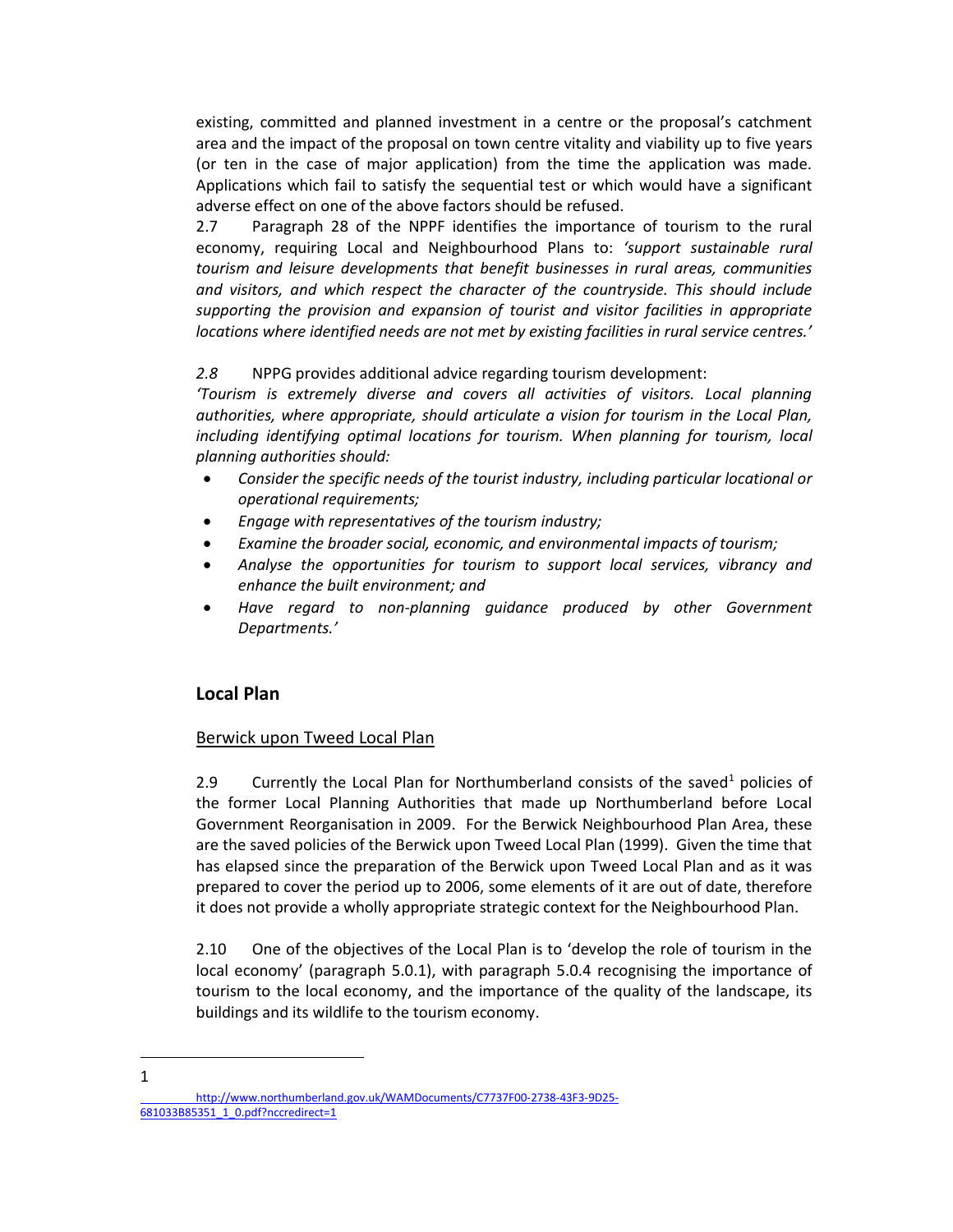2.11 The overarching Local Plan tourism policy was not 'saved' in 2007, therefore tourism proposals within the Plan area currently rely on the following area/ topic based policies. Those policies shown in bold have been identified by NCC as the strategic policies, which the Neighbourhood Plan must comply:

- W9 supporting proposals for the change of use of hotels to other uses, provided the change of use would not materially diminish the range and diversity of the provision of hotel accommodation across the Borough;
- W13 supporting proposals for new hotels and guest houses within the Coastal Zone, subject to specific criteria;
- W14 supporting development at Berwick Holiday Centre;
- **W35 – supporting the development of new hotel and guest house development within Berwick upon Tweed;**
- **R9 – supporting the development of new and the expansion of existing sites for touring caravans or camping, static caravans, chalets, log cabins or other purpose built holiday accommodation. Subject to the following criteria: the site is largely enclosed; it will be able to be integrated into the wider landscape; provides a high standard of amenity; development will not result in the irreversible loss of the highest quality agricultural land; the highways network can accommodate the development;**
- R12 supporting the development of new and the expansion of existing sites for camping, caravans or purpose built holiday accommodation within the Coastal Zone. Development is required to accord with policy R9 and other criteria, including: not adversely impacting on the coastal landscape and it should be adjacent to and compatible in scale with a settlement offering local facilities and services.

**2.12** The Berwick Local Plan does not contain any specific leisure policies however there are a number of policies which relate to supporting the provision of recreation facilities, as above, the policy identified by NCC as comprising one of the strategic policies, has been identified in bold:

- **R2 – which supports the development of new recreational facilities as well as the improvement or extension of existing facilities;**
- R3 seeks to protect existing outdoor playing space/ sports facilities;
- R14 supports development of quiet recreational activities in the Tweed Valley Area of High Landscape Value.

## Emerging Northumberland Core Strategy

2.13 Northumberland County Council (NCC) is currently preparing a new Local Plan which will replace the existing saved planning policies. The Core Strategy is the first Local Plan document and it will set out the strategic policies, with the subsequent Northumberland Delivery Document adding detail to the Core Strategy. Whilst the emerging Core Strategy is not an adopted planning document the strategic policies and associated evidence base are helping to inform the preparation of the Neighbourhood Plan.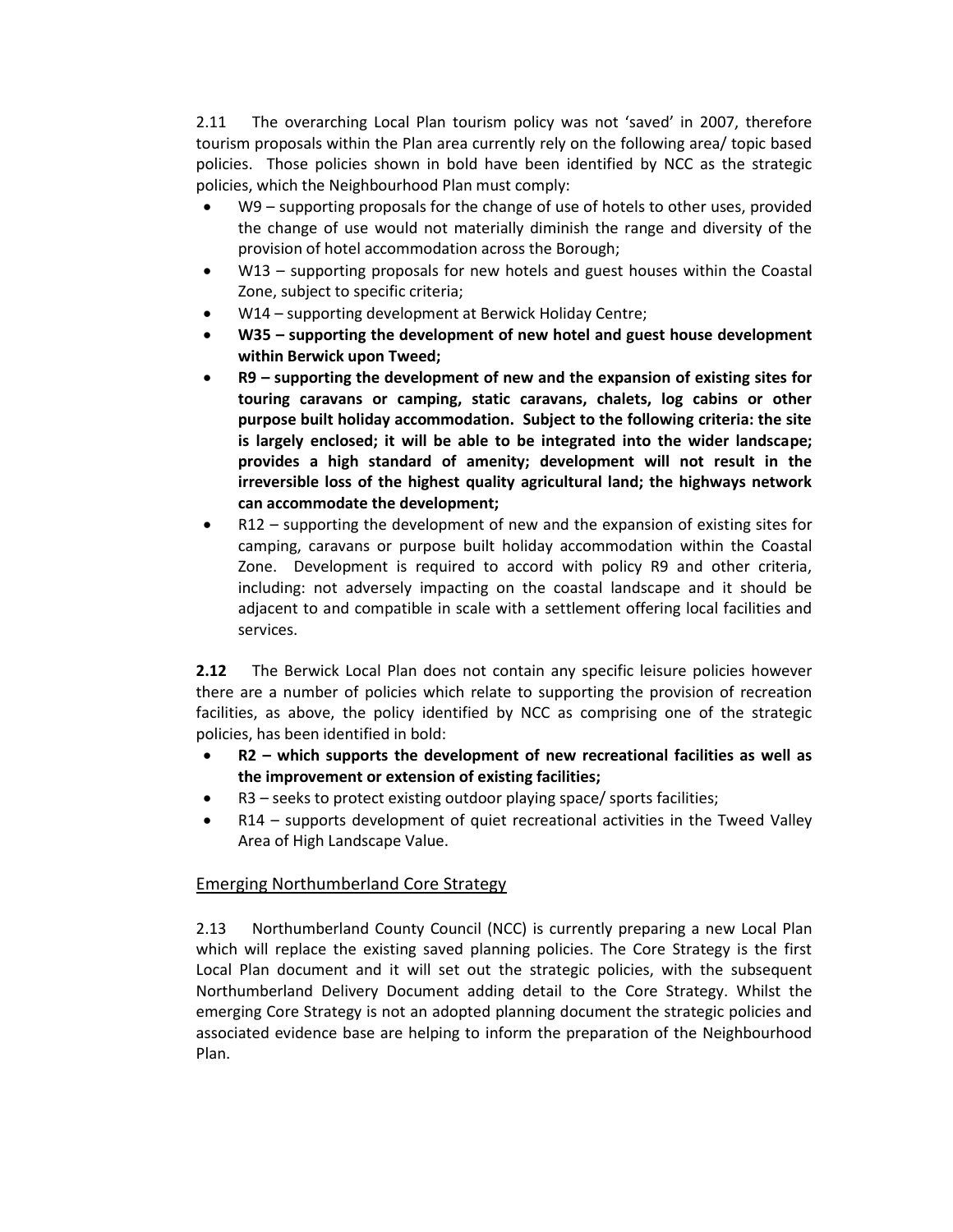2.14 Section 5 of the emerging Core Strategy highlights the importance of tourism to the County, it is identified as a key economic sector. Paragraph 5.86 identifies that:

- Tourism accounts for 11% of the County's businesses, with over 1,000 enterprises in operation;
- In 2014 9.3m million people visited the County, a 4.6% increase on 2013 figures. The number of days' visitors spent in a destination also increased by 3.5% to 14.1 million;
- These recent changes resulted in a 2.3% increase in value of the sector against 2013 levels to £765 million.

2.15 The Northumberland Long Term Employment Forecasts undertaken by St Chad's College, Durham (2014) identifies that tourism employment is expected to experience high growth over the Core Strategy plan period (2011-2031). Employment in hotels, restaurants and recreation is forecast to expand by 35%, adding around 4,100 jobs to the Northumberland economy by 2031.

2.16 The emerging Core Strategy recognises that the tourism industry still faces a number of challenges, particularly that employment continues to be characterised by part time and seasonal work. It also acknowledges that tourism development differs from other forms of economic development in that:

- Whilst a specific attraction can be accessible by public transport, car travel is often essential as visitors often visit many attractions which would be difficult to achieve on public transport;
- Tourism proposals can be directed to certain locations but allocating specific land can be counterproductive as continuously directing development to a site which the market sees as unsuitable can prevent growth occurring elsewhere; and
- Tourism development can also have a positive association with landscapes and biodiversity, although conversely by its nature it draws visitors and development to environmentally sensitive parts of the County.

*2.17* Policy 9 of the emerging Core Strategy supports the development of new visitor attractions and facilities, accommodation and the expansion of existing tourism businesses in sustainable locations in accordance with the following principles:

- *'Tourism development is encouraged to locate in the Main Towns and Service Centres;*
- *Where new hotel, guest house or bed and breakfast accommodation is proposed within the Main Towns and Service Centres priority will be given to proposals within the centre, then edge of centre, then those on the edge of towns and villages;*
- *The development of accommodation and attractions in other settlements and adjacent to existing development in the countryside is encouraged to be provided through the re-use of buildings and development on previously developed land*  before new build development. Accessible and appropriate scaled new build will *be supported where it is appropriate in design and character, located as close as is practicable to existing development and would improve the County's tourist offer;*
- *In the countryside, away from existing settlements and development, new tourist attractions, facilities and permanent tourism accommodation will only be*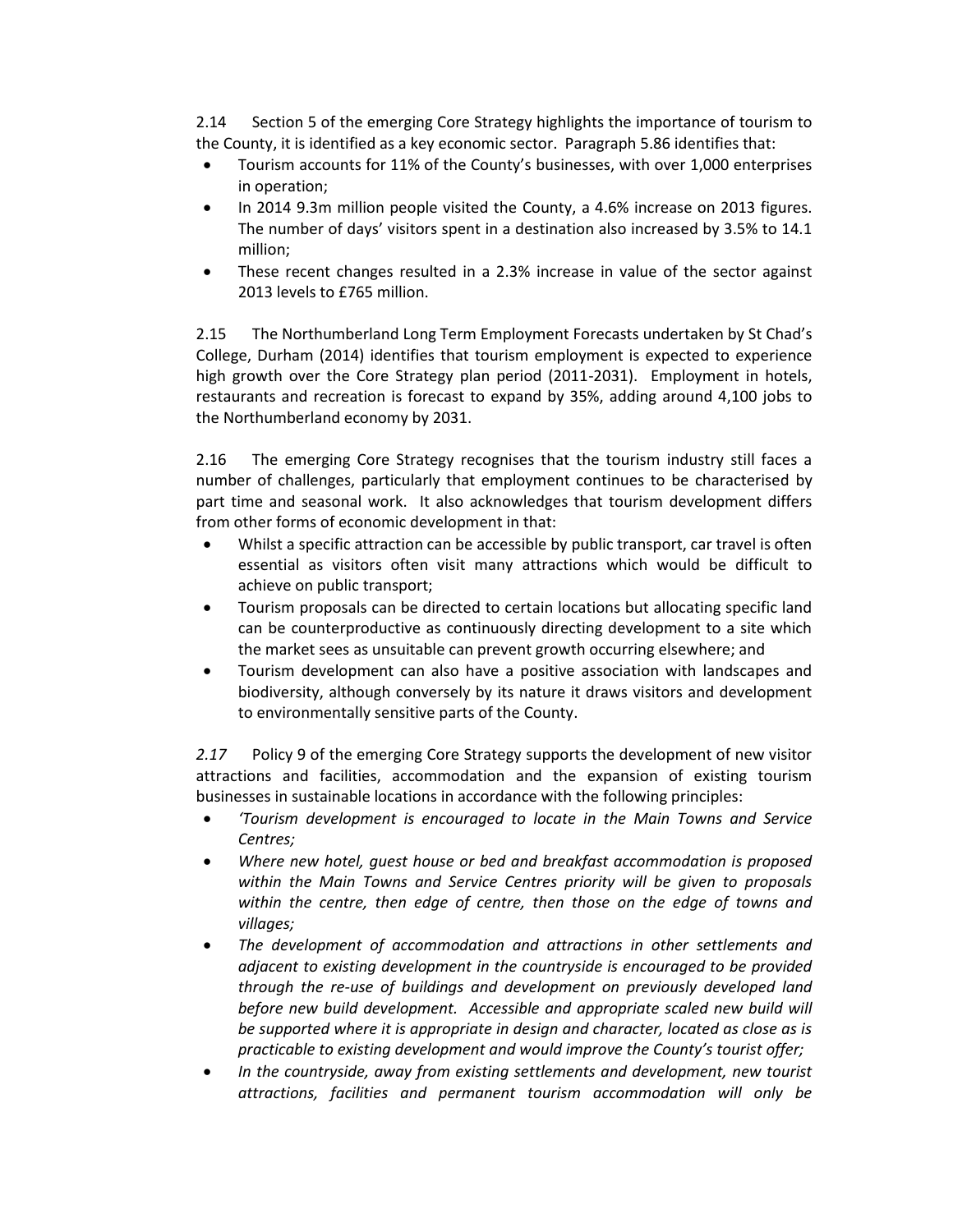*supported where it can be robustly demonstrated that the proposed location is required to meet the needs of businesses and it would improve and diversify the County's tourist offer;*

- *New or extensions to existing sites for camping, caravans, and chalets will be supported in accessible locations provided the development: Is adequately screened by existing topography or vegetation or new good quality landscaping compatible with the surrounding landscape; and the site layout and scale, and the appearance of the accommodation, would not have an unacceptable adverse impact on the character of the surrounding land and townscape, considering short and long range views.*
- *Tourism development proposed as part of a farm diversification scheme should ensure that the agricultural function of the farm is retained;*
- *Developments that enhance the environment or bring neglected or underused heritage assets back into appropriate economic use will be strongly supported;*
- *Large-scale, new tourist development will be assessed on the potential economic gain weighed against any possible harmful impacts and other plan policies. Comprehensive master planning should accompany such proposals;*
- *All tourism development should adhere to the policies on landscape, biodiversity, historic and built heritage, transport, and the water environment and should be located and designed to minimise visual impact;*
- *Development within or adjacent to the North Pennines Areas of Outstanding Natural Beauty, the Northumberland Coast Area of Outstanding Natural Beauty and the Northumberland International Dark Sky Park, and adjacent to Northumberland National Park will only be supported where the landscape, special qualities and statutory purposes of the designations are conserved and/or enhanced.'*

**2.18** Regarding leisure development, Policy 14 of the emerging Core Strategy supports the provision of large scale leisure facilities in Main Towns and Service Centres.

## <span id="page-8-0"></span>**Summary**

2.19 The NPPF and NPPG require planning policies to take a positive approach to tourism development which considers the specific needs of the tourism industry, including location and operational requirements as well as examining the broader social, economic and environmental impacts of tourism. They also highlight the importance of engaging with the tourism industry and considering opportunities for tourism to support local services, vibrancy and enhance the built environment.

2.20 The saved Berwick upon Tweed Local Plan policies are supportive towards new tourism development, provided the development does not: adversely impact on amenity, the environment, highways. Within the Coastal Zone additional considerations are also included regarding impact on the coastal landscape and the need for development to be adjacent to and compatible in scale with a settlement with local services and facilities.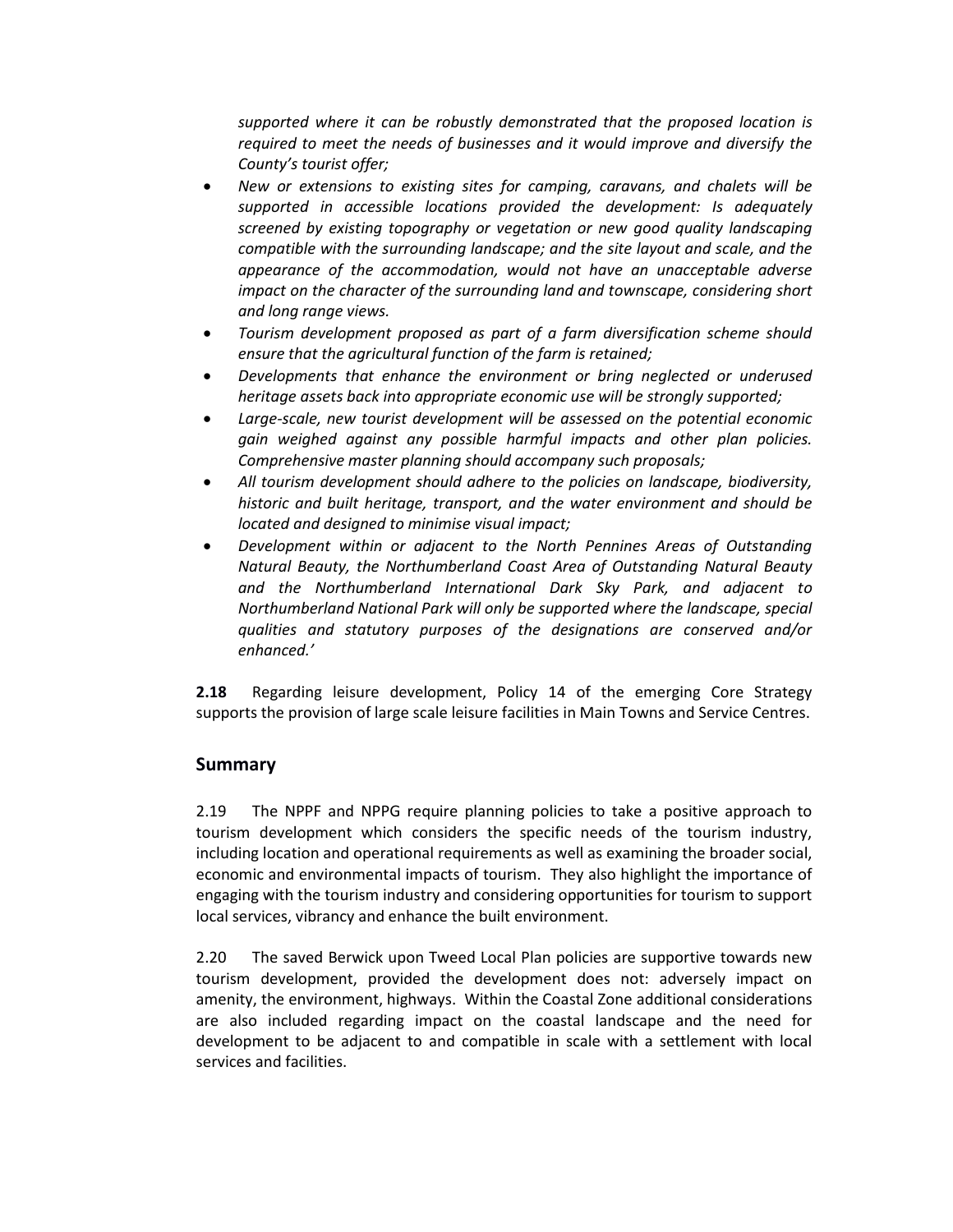2.21 The emerging Core Strategy recognises the importance of tourism to the local economy, but also that there is a need to ensure that development does not impact on what makes the County attractive to tourists. It seeks to focus tourism development in Main Towns and Service Centres. Where development is proposed in smaller settlements and adjacent to existing development, the Core Strategy seeks to focus new development on previously developed land before new build development, it should also be accessible and of an appropriate scale and improve the County's tourist offer. In the open countryside, the Core Strategy identifies that isolated new development will only be supported where it can be robustly demonstrated that the proposed location is required to meet the needs of the business. The Core Strategy also supports: camping, caravan and chalet developments; tourism developments as part of a farm diversification scheme; and developments that enhance the environment, including bringing back into use heritage assets.

2.22 With regard to leisure developments, both national policy and guidance and the emerging Core Strategy require the application of a sequential test to planning applications for main town centre uses that are not in an existing centre and are not in accordance with an up to date Local Plan. This requires applications for main town centre uses to be located in town centres, then in edge-of-centre locations and only if suitable sites are not available should out-of-centre sites be considered. When considering edge-of-centre and out-of-centre proposals, preference should be given to accessible sites that are well connected to the town centre.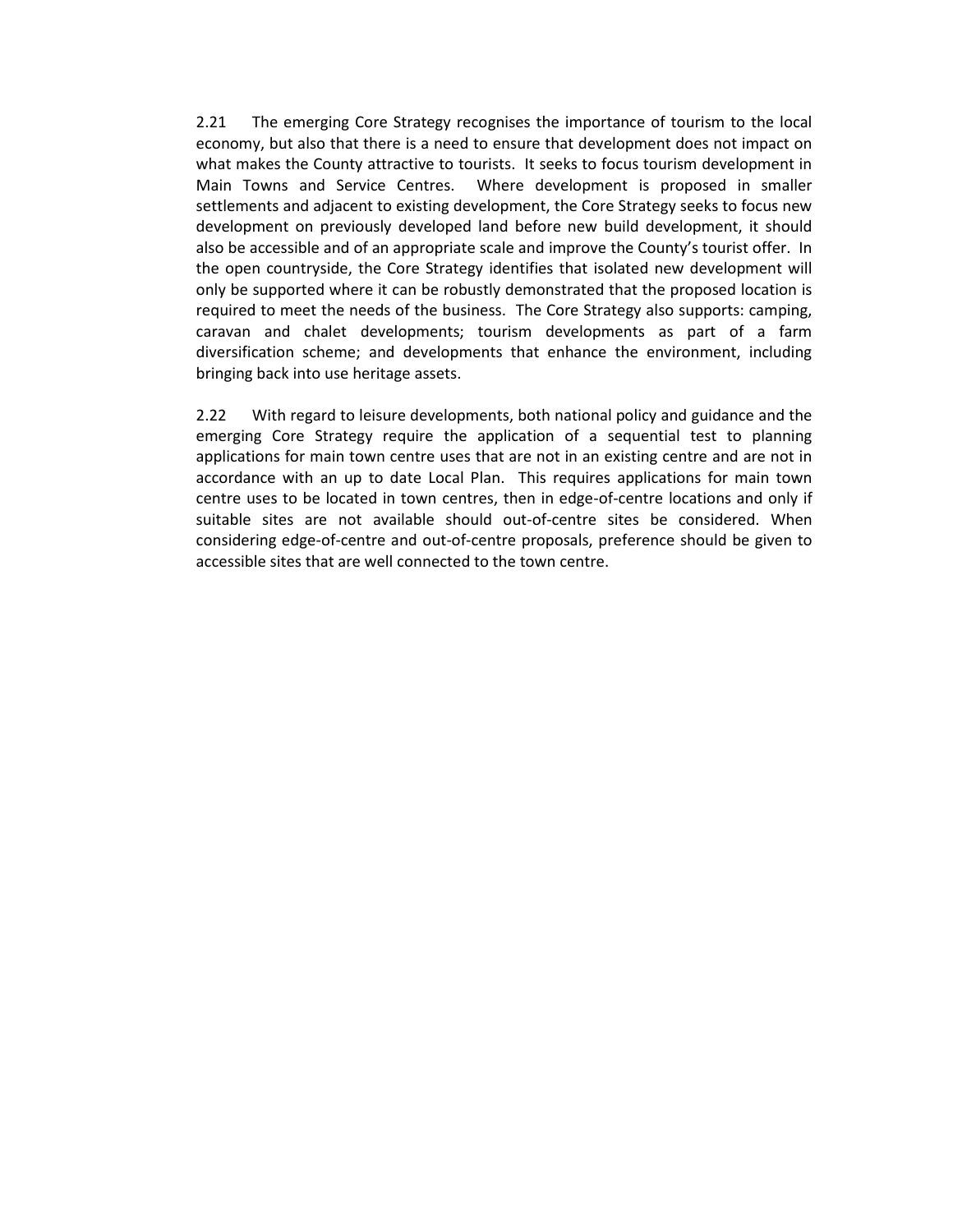## <span id="page-10-0"></span>3. **Other documents**

3.1 In addition to the strategic planning framework, there is a lot of other documents and evidence available to inform the preparation of the tourism and leisure elements of the Neighbourhood Plan.

## <span id="page-10-1"></span>**National level**

### Tourism Action Plan (2016)

**3.2** The Tourism Action Plan was published in August 2016, it sets out how the Government is working to rebalance the tourism sector, boosting jobs and growth right across the country, through action on:

- **The tourism landscape:** strengthening coordination and collaboration by:
	- o Creating an overarching industrial strategy to ensure that departmental action to grow tourism is coordinated;
	- o Engaging through the Tourism Industry Council;
	- o Coordinating action on international events;
	- o Being clear on the roles and responsibilities of VisitEngland and VisitBritain;
	- $\circ$  A new £40m Discover England fund to incentivise destination organisations and businesses to join up to build world class tourism experiences and products;
- **Jobs and Skills:** boosting apprenticeships and attracting more people to careers in tourism by:
	- $\circ$  Continuing apprenticeship scheme which recognises the seasonal nature of tourism and enables apprentices to complete their training over 16-18 months, instead of 12, with a break in the middle to undertake other activities;
	- $\circ$  Supporting a range of projects through the Coastal Communities Fund which aim to improve and retain skills in the tourism sector;
	- o Working to improve perceptions in the tourism industry and encouraging more young people to consider it as a career option, through the #mytourism job campaign;
	- o Reviewing how the Government supports SMEs to succeed and grow;
	- o Continuing investment in broadband and digital skills;
- **Common sense regulation:** examining the scope for deregulation by;
	- o Seeking to deregulate an element of Private Hire Vehicle licences to allow owners of hotels/ attractions to collect visitors from train stations/ ports of entry without needing to apply for a licence;
	- o Introducing a new 'light touch licensing notice' which will allow small quantities of alcohol to be sold by small accommodation providers to their guests and by community groups at local events;
	- Looking at how the government can modernise and digitise the retail export scheme to make it easier for tourists to claim back VAT on eligible purchases;
- **Transport:** making it easier for visitors to explore by rail, bus and coach by;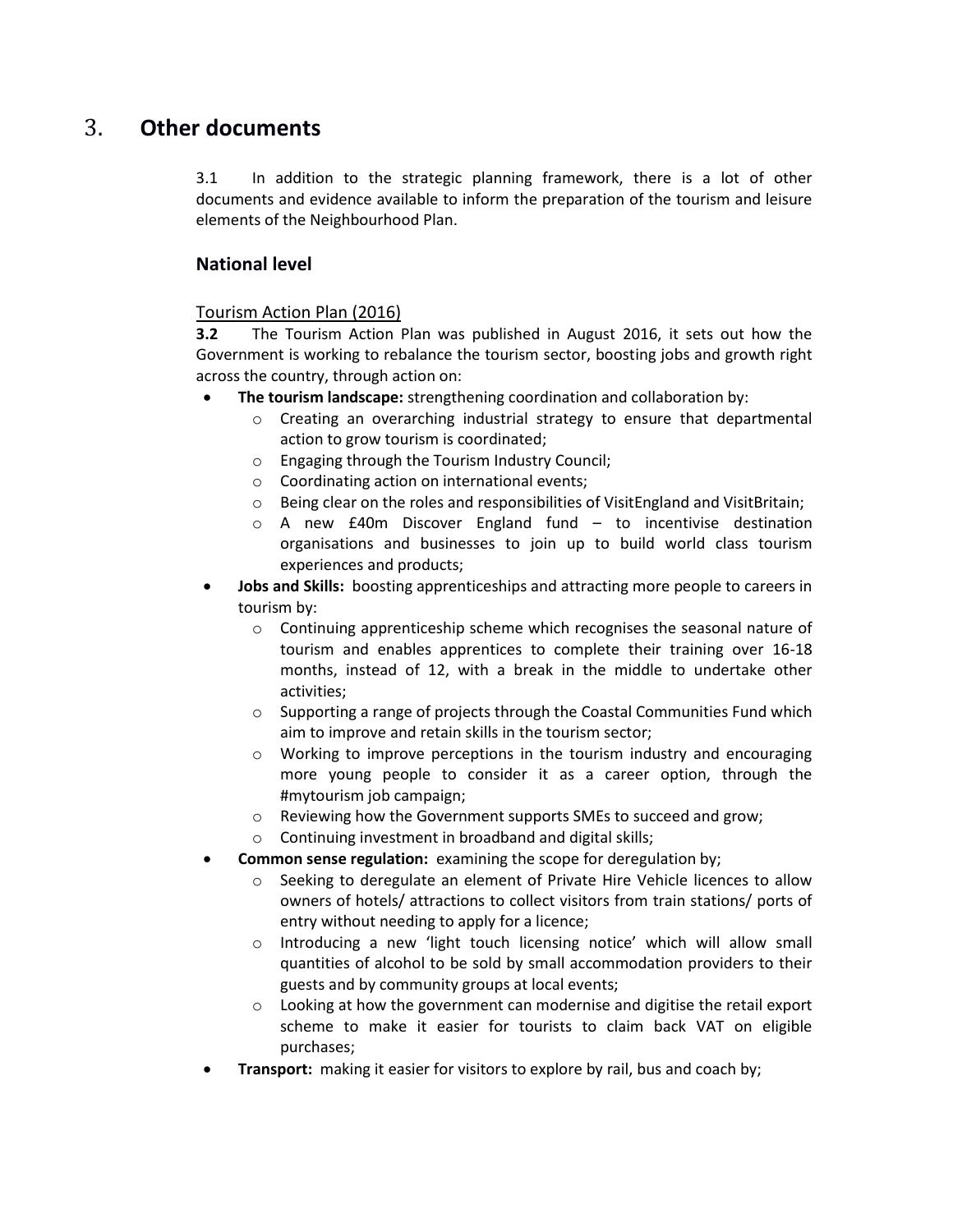- o Working to develop a 'Great Rail Offer' to give visitors the confidence in getting from the train station to the entrance of some of Britain's most popular attractions and back again;
- o Modernising transport connections to the countryside;
- Roll out of smart ticketing infrastructure and the development of route planning apps;
- **A Great Welcome:** driving continuous improvements in our visa service by:
	- o Improving the availability of visitor information through the UKVI website and in Visa Application Centres;
	- o Working with partners through the Tourism Industry Council and Events Industry Board to raise awareness of the visa offer and improve the welcome that visitors receive on arrival to the UK.

## <span id="page-11-0"></span>**Regional level**

### North East Strategic Economic Plan (2014)

3.3 The North East Strategic Economic Plan (SEP) identifies tourism as a major growth sector with the coast and rural areas underpinning a strong offer. In particular, the plan identifies tourism as a route to achieve the strategic objective of increasing the economic benefits from external markets. It sets out a £22 million investment package to 2021 with the aim of adding over 2,000 additional jobs in the North East Local Enterprise Partnership (NELEP) area.

**3.4** As a result of the changing economic climate and in light of the UK's decision to leave the European Union, the NELEP is now looking to refresh parts of the SEP, reflecting on new evidence relating to the region's economic position and evolving public policy environment. Initial engagement highlighted the need for a coordinated regional approach to tourism and that tourism and culture should be treated as cluster or priority sector.

## <span id="page-11-1"></span>**County level**

## Northumberland Destination Management Plan 2015-2020

3.5 Northumberland Tourism's 'Destination Management Plan' 2015-2020 sets out a strategy to develop the County's tourism sector. Its vision is for a sustainable visitor economy which supports, not damages, our core values and environment. To achieve this, the Management Plan proposes three key targets to be achieved by 2020:

- Increase visitor numbers by 5%;
- Increase visitor spend for 6%; and
- Increase employment in tourism by 10%.

3.6 It seeks to sustainably develop Northumberland's attractions and activities, ensuring a wide range of authentic experiences for visitors throughout the year, as well as developing opportunities for visitors to appreciate and understand the County's landscapes, natural heritage and wildlife.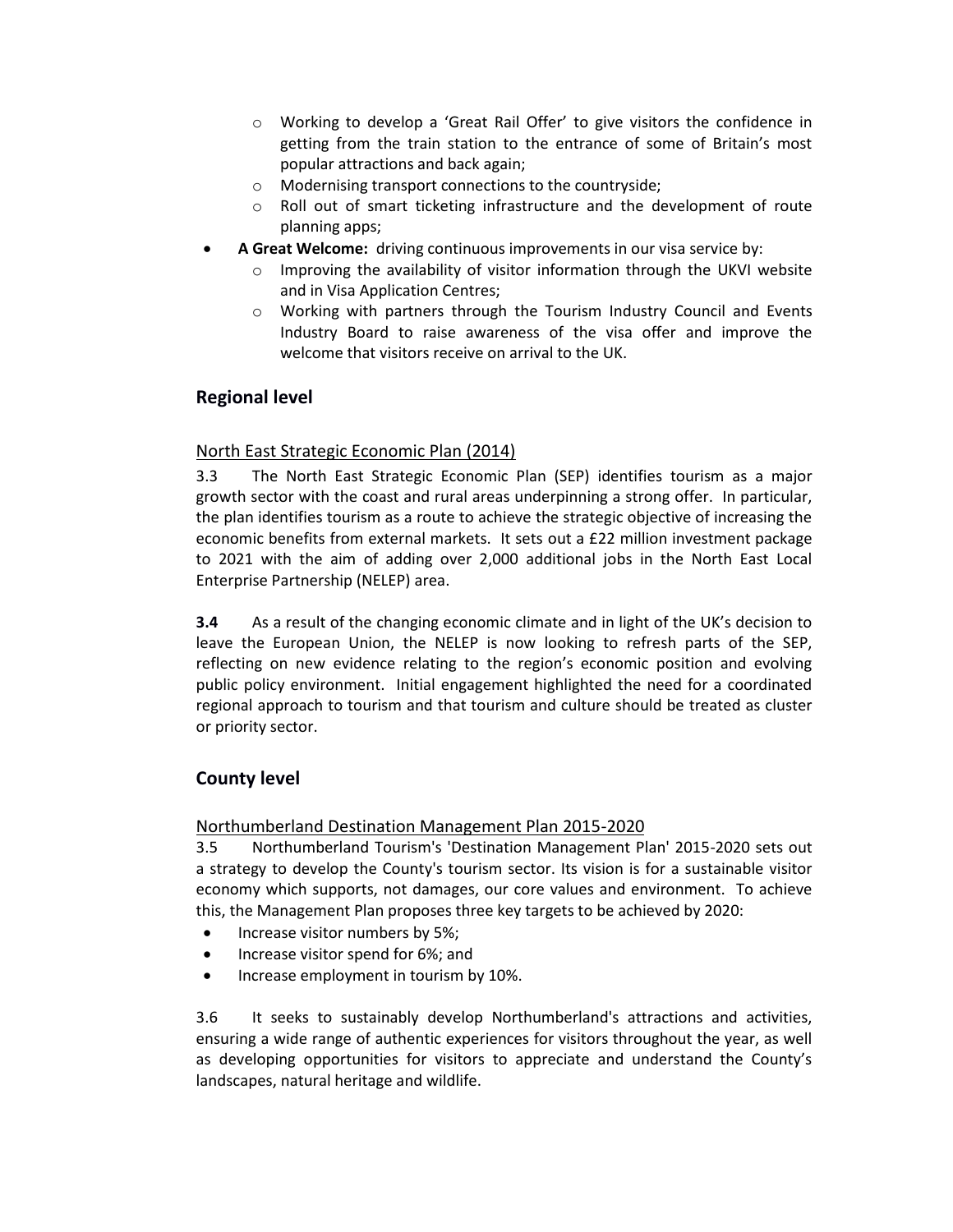## Northumberland Economic Strategy (2015)

3.7 The Northumberland Economic Strategy (2015-2020) identifies tourism as a key growth sector for Northumberland and supports a strengthened tourism offer focusing on key towns and their hinterlands. The strategy identifies that tourism, culture and related leisure, arts and heritage activity are a big part of the Northumberland and regional economy; the North East Growth Review (2013) found it's the fourth largest part of the LEP economy. The strategy acknowledges the importance of this, as the tourism sector is 13% of the Northumberland economy.

3.8 The Strategy highlights that tourism sector has grown as a proportion of the economy in Northumberland by 18% overall in the last five years. Tourism is interrelated to other activities like retail, culture, events, food and drink, heritage and land based industries. But whilst this growth is welcome the sector also has major issues to contend with in terms of the underlying performance trends which affect much of the wider service sector in the county. Issues of low pay and seasonality are long standing issues. The Economic Strategy identifies the need to promote the County to be business friendly and create conditions for growth, leading to higher levels of year round visitors and spending.

3.9 Being on the Border with Scotland creates opportunities and challenges that are unique. Our history with Scotland, its many battles, its natural beauty all make Berwick a very good place to attract visitors in order to explore the many assets of the Border Region. However, the level of collaboration between Northumberland the Scottish Borders Region is very limited and the problem seems to be worsening. Engagement, cooperation and collaboration is required, what form this takes is not being proposed in the document. But we believe that if it is achieved then the benefit will be significant and mutual to both Berwick, the wider County of Northumberland and to Scotland.

## **Local level**

## Market Town Welcome: Destination Plan for Berwick upon Tweed (2008)

3.10 The Destination Plan was prepared by Miller Research Evaluation Consulting for the former Regional Development Agency One NorthEast, Northumberland Tourism and the Northumberland Strategic Partnership. The purpose of the plan was to drive action by the partnership of organisations that are involved in tourism, town development and the visitor economy within Berwick and its immediate hinterland. It covers the period 2008 to 2018. The vision described in this plan is still relevant today, it is in the main supported by the Tourism Working Group but highlights the real issue of Berwick's failure take a vision and a plan and to execute its delivery. This issue remains true today and action is required to ensure that the risk of this recurring is reduced significantly.

- 3.11 The Plan includes a vision for Berwick as a visitor destination, which is:
- By 2018 Berwick will have an international profile as the destination where England meets Scotland and the River Tweed meets the sea;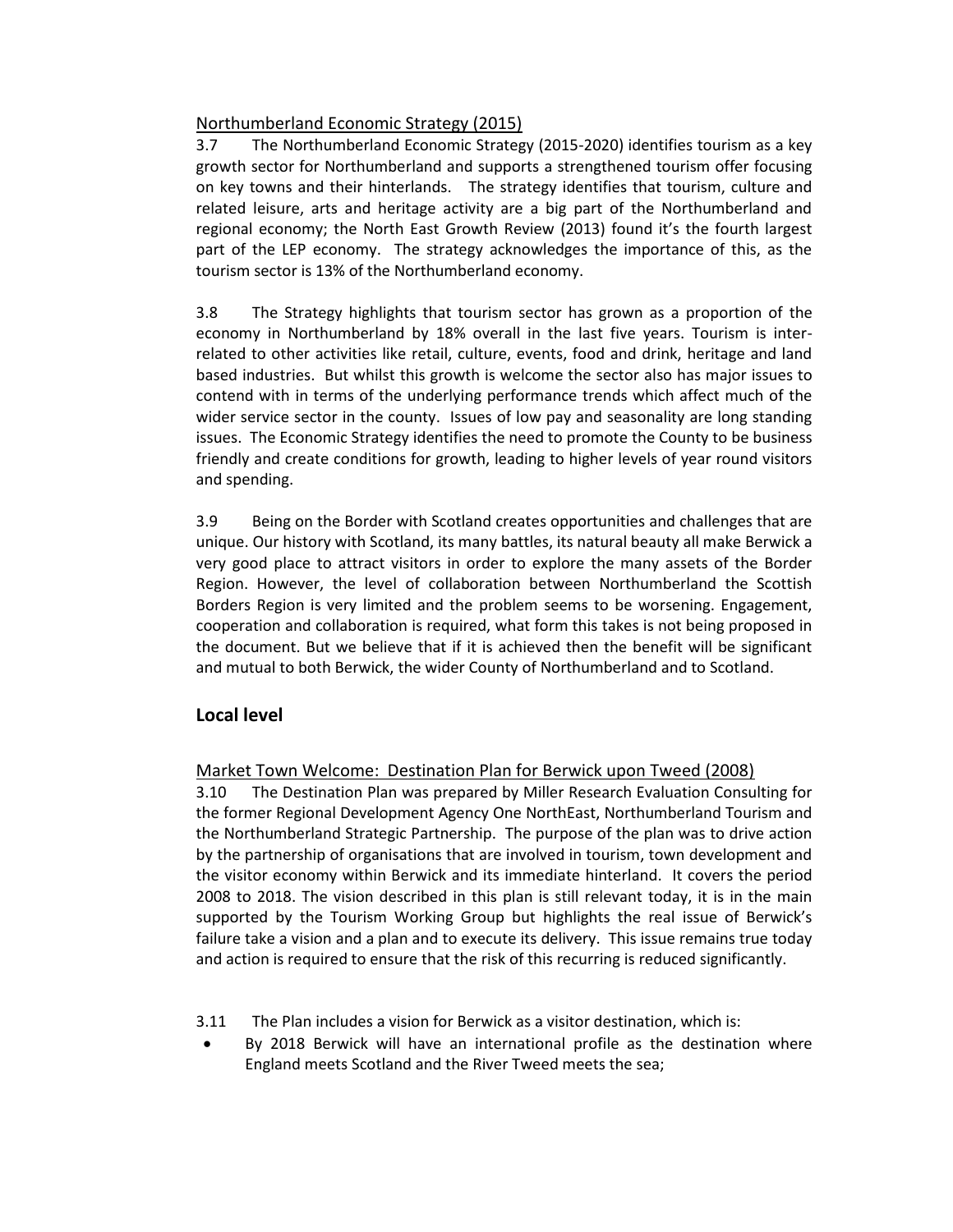- Visitors will come to learn about its rich heritage as an ancient crossing place with three dramatic bridges and unique Elizabethan walls built to protect this much fought‐over town;
- Visitors follow in the footsteps of Lowry, attracted by the special quality of the light, to enjoy the stunning views of the river, estuary and sea and the distinctive skyline of the town itself;
- A thriving artistic community and distinctive retail and food and drink sectors enliven the well maintained historic environment, which together give Berwick the feel of a mini Mediterranean principality.

3.12 The objectives of the Plan are to:

- Strengthen Berwick's identity and profile as an attractive and uniquely interesting visitor destination;
- Broaden Berwick's visitor market and attract more upmarket, higher spending visitors, to complement the more traditional budget holiday market which will continue to be an important part of the visitor economy;
- Establish Berwick as a year-round destination encouraging short breaks throughout the year;
- Develop a sustainable visitor economy offering excellent service, customer care and value for money;
- Increase visitor satisfaction levels which will extend their length of stay, encourage repeat visits and recommendations;
- Better promote and enable visitors to enjoy the natural and built heritage in and around Berwick;
- Widen the range and improve the quality of the retail and food and drink offers in the town;
- Encourage more visitors to walk, cycle and use public transport;
- Encourage new business investment; and
- Encourage and support collaboration between local organisations and businesses to enable joint delivery of the actions.

**3.13** The strategy of the Destination Plan is to focus on Berwick's strengths and unique selling points and to develop and promote these to meet the expectations of more upmarket visitor segments. It is identified that Berwick should broaden its appeal, attract higher‐spending visitors and make its visitor economy much more sustainable for the future. With most effort and action focused on areas where there will be most impact. The priorities identified were:

- **The walls and ramparts** are at the core of Berwick's heritage and identity. They create dramatic views into and out of the town and form an attractive, easily accessible, traffic free, walking route circling the historic core of the town;
- **The Border and the town approaches** Berwick is famous for being on the English‐Scottish border and having changed hands many times through history. However, crossing the border from Scotland is an underwhelming experience. New information should be installed welcoming people to Northumberland, telling a little of the history of the border and attracting people into Berwick;
- **Heritage**  Berwick's walls and historic townscape are a great attraction for visitors. The Barracks is currently disappointing for many visitors, yet has the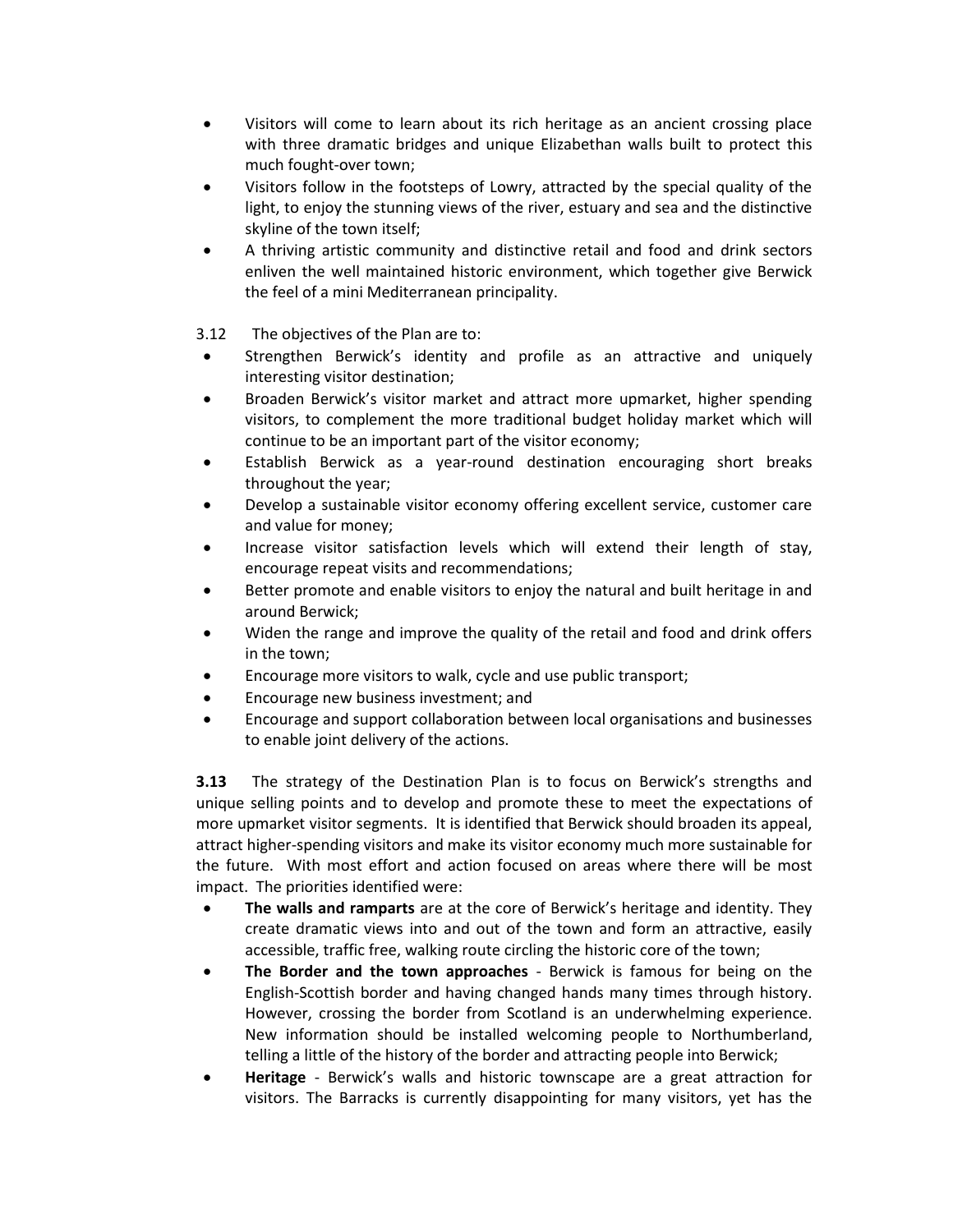potential to be the anchor attraction for Berwick at the heart of a wider cultural quarter with an enhanced parade area outside. A strategic approach to all the heritage stories of the town - the river, bridges, industries and communities - is required to give focus and interest visitors. The town archives deserve housing in a more accessible location for visitors to use to research family history. Maintenance of historic properties throughout the town is vital to sustain its attractiveness as a place to live and visit;

- **Art -** Berwick has always attracted many well-known artists drawn by the special quality of the light and the many stunning views. Berwick already has a thriving artistic community and several galleries including the well‐ established Gymnasium Art Gallery at the Barracks and the Lowry Trail. There is scope to build on this activity and better co‐ordinate promotion of the artistic offer for visitors. This can include the proposed gallery at the Granary, art based events and special breaks, links with art outlets in the Scottish Borders and Northumberland and a closer relationship with the Burrell Collection in Glasgow;
- **Food and drink offer -** There are opportunities for improving both the retail and catering food and drink offer through encouraging shops to sell fresh fruit, vegetables and seafood and more local food and drink market stalls. Existing cafes, restaurants and pubs could upgrade their food offer, promote local sourcing and recipes and ensure that the quality of the service is excellent. New shops, pubs and restaurants could be established. The Food Festival, Slow Food movement and food awards will all build confidence, enthusiasm and profile for local food and drink;
- **Car parking, signing and traffic strategy -** Visitor parking provision needs to be integrated with the parking needs of the working and residential community and an overall strategy is required. The strategy should encourage more people to use public transport, cycle or walk. Options for visitors include looking at park and walk facilities and scope for a hop- on hop-off bus route around the town. Once the strategy is agreed a comprehensive signage scheme must be implemented with simple and clear signs for visitors directing them to just one or two parking locations;
- **Linking the town's quarters -** Promoting the retail, cultural and (potentially) eating quarters of Berwick will encourage visitors to explore more of the town on foot, stay longer and spend more. The town map will illustrate the town's quarters. Improving the appearance of the emptier stretches of street between quarters will help join up key streets and locations;
- **Marketing and promotion -** Marketing will bring all the strengths of the town together to communicate messages to target markets. Website information can be improved and better co-ordinated. The new map will help visitors understand the town's layout, walk the walls and visit all quarters of the town. Events need better promotion and can raise the town's profile significantly. Specific promotions could target visitors in nearby cities for short breaks and there could be joint promotions with Scottish Borders or other Northumberland towns.

#### Market Town Benchmarking – Berwick (2013)

3.14 The Market Town Benchmarking work measures the performance of town centres and compares this with other towns across the country. When businesses were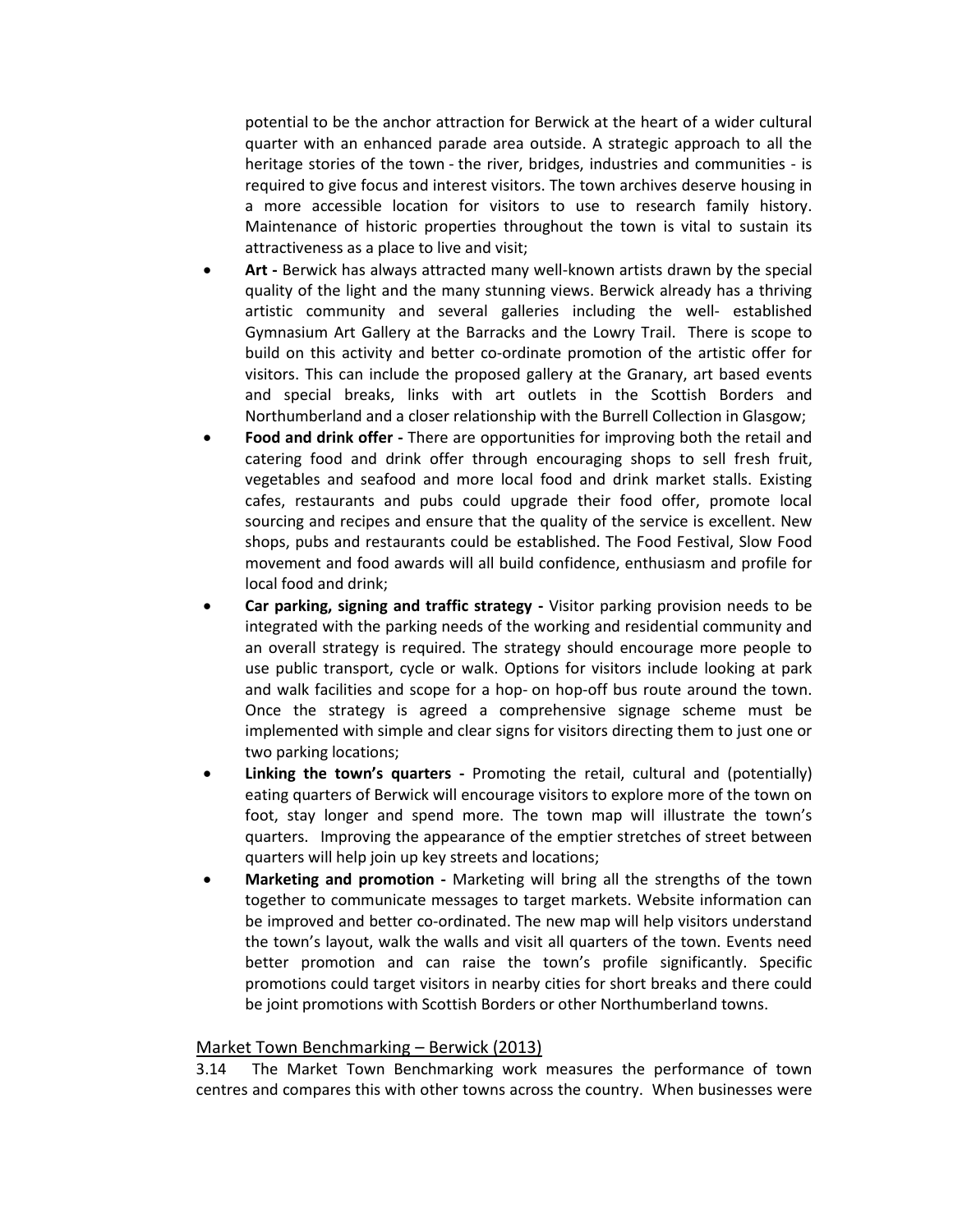asked what the positive aspects of having a business located in Berwick town centre, 85% identified that potential tourist customers were a positive aspect, with only 5% identifying it as a negative aspect. A shoppers' origin survey was undertaken to track to area that town centre visitors from, 48% of visitors to Berwick were identified as being tourists, which is significantly higher than the NE small towns average (11%) and the national small towns average (16%).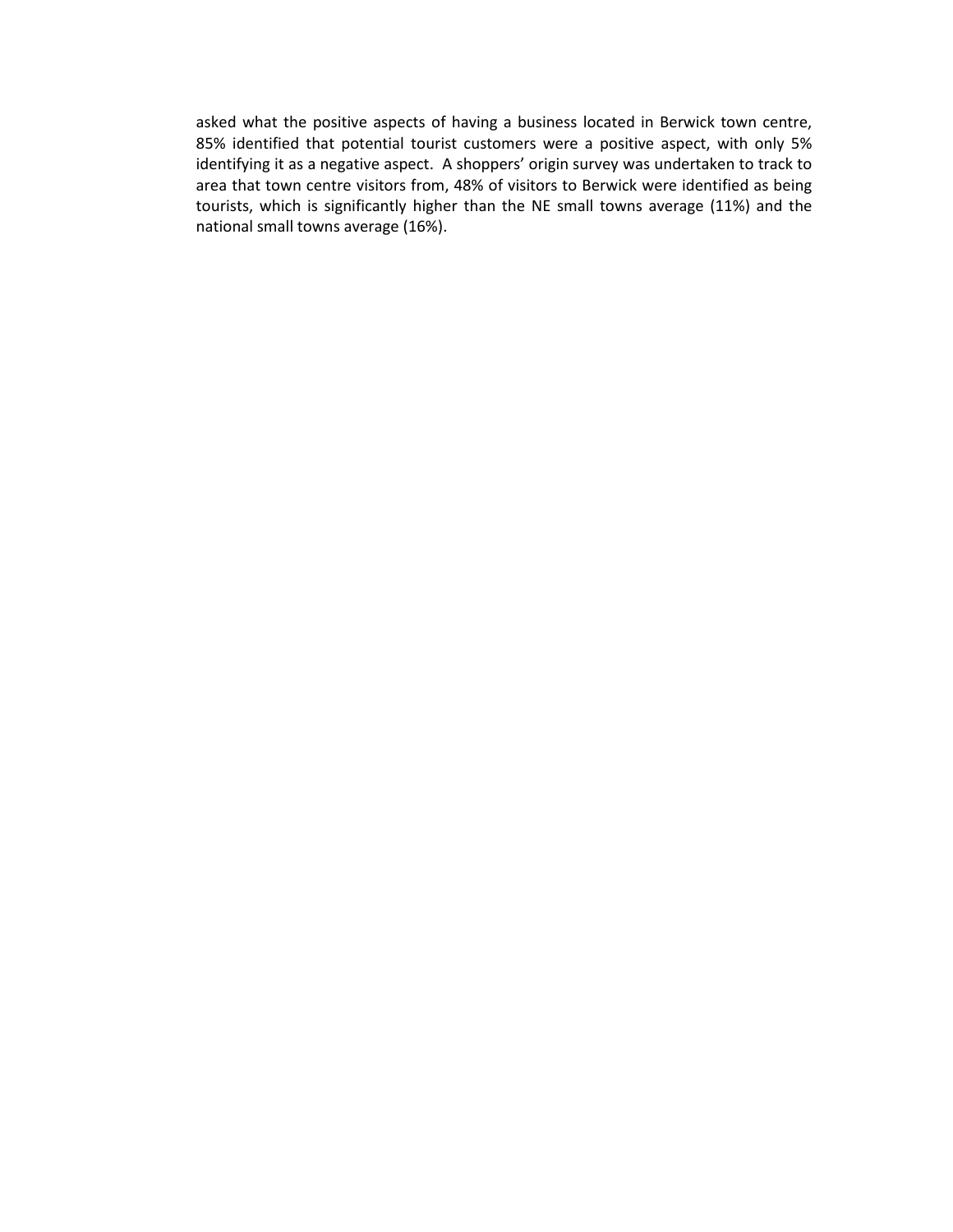## <span id="page-16-0"></span>4. **Feedback**

## **Early engagement – local community**

4.1 As a means of starting the process of collecting information and opinions that would influence the content of the Neighbourhood Plan, the Town Council arranged five community engagement drop-in sessions across the Plan area which took place during February 2016. The purpose of the events was to raise awareness of the opportunities presented by neighbourhood planning and to engage as broad a range of people from the local community as possible from the start of the plan making process. Engagement sought to help the Steering Group to define those issues of greatest importance to the local community.

4.2 Each drop-in session sought views from the community using a variety of techniques, each of which looked to determine local opinions about life in Berwick. These techniques included:

- Feedback display boards seeking opinions about the topic areas that should be covered in a neighbourhood plan;
- Feedback display boards which allowed people to identify, by using 'Post-it' notes what is good and not so good about life in Berwick;
- Feedback postcards inviting people to identify the 3 things they would change about Berwick-upon-Tweed; and
- A mapping exercise which allowed people to highlight specific locations of concern and where opportunities exist for improvements.

4.3 A full report on the engagement activities is available on the Neighbourhood Plan website<sup>2</sup>.

## Tourism issues identified through early engagement

| Issue identified                                                                                                     | Potential Planning response                                                                           | <b>Potential Community Action</b>                                                                                      |
|----------------------------------------------------------------------------------------------------------------------|-------------------------------------------------------------------------------------------------------|------------------------------------------------------------------------------------------------------------------------|
| Need for signage<br>to<br>promote and encourage<br>circulation of<br>visitors<br>around the<br>Town's<br>attractions | Policy re advertisements/<br>signage                                                                  | Plan required. Possibly use<br>Facebook page to collate<br>ideas.                                                      |
| Potential of the quayside<br>as a space for activities<br>and as a valuable visitor<br>asset.                        | Identify area on policies map/<br>land allocation – evidence?<br>Policy to describe preferred<br>uses | Support initiative for more<br>pontoons for leisure craft,<br>encourage boat trips and<br>promote quayside for events. |
| the<br>Need<br>develop<br>to                                                                                         | Positive policies to support   Review use of                                                          |                                                                                                                        |

*Key themes the Plan should cover:*

 $\overline{a}$ 2

[http://www.berwickplan.co.uk/wordpress/wp-content/uploads/2016/07/160617-Drop-in-session-Reportsmall-FINAL-17-](http://www.berwickplan.co.uk/wordpress/wp-content/uploads/2016/07/160617-Drop-in-session-Reportsmall-FINAL-17-June-2016.pdf) [June-2016.pdf](http://www.berwickplan.co.uk/wordpress/wp-content/uploads/2016/07/160617-Drop-in-session-Reportsmall-FINAL-17-June-2016.pdf)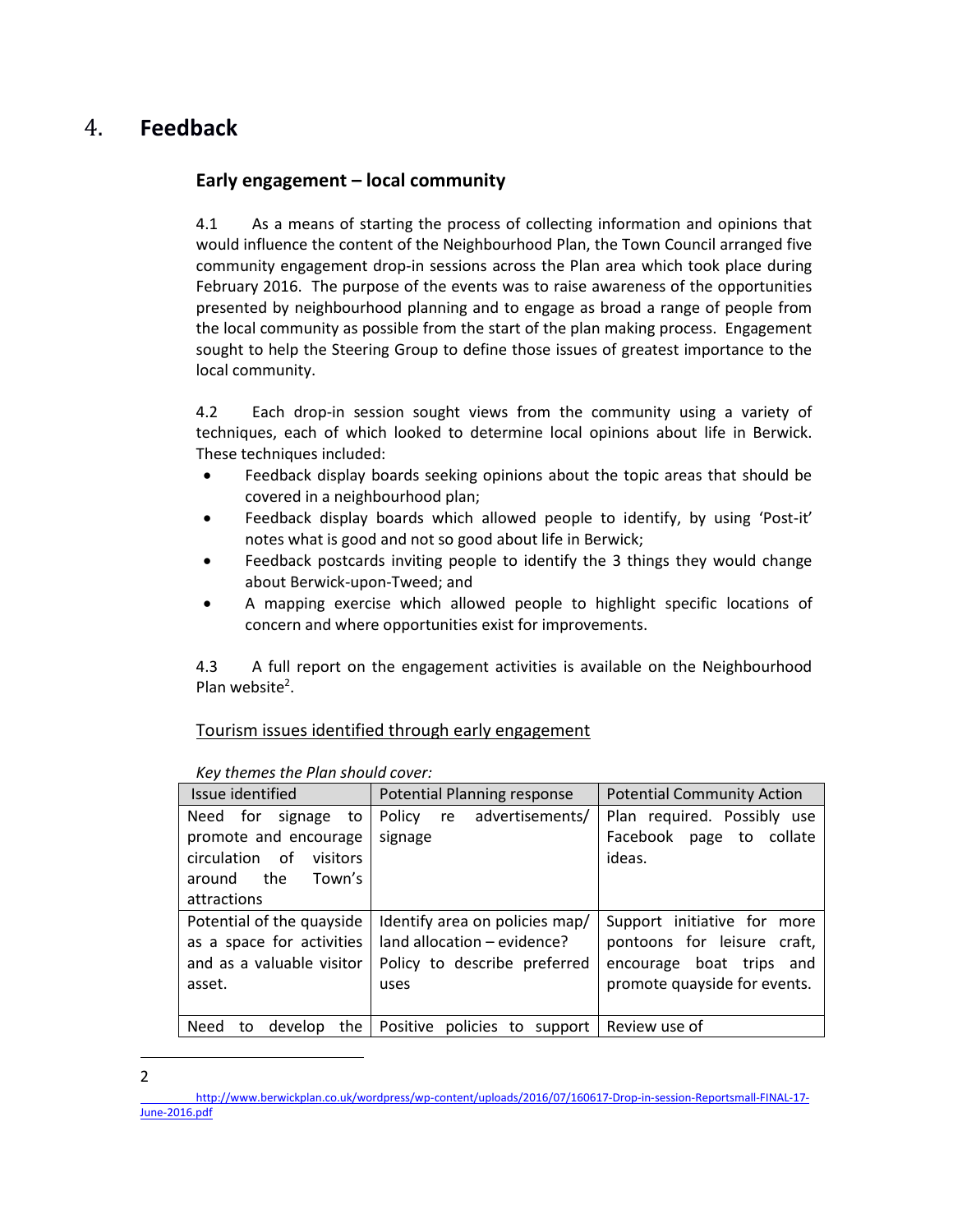| Issue identified                          | <b>Potential Planning response</b> | <b>Potential Community Action</b> |
|-------------------------------------------|------------------------------------|-----------------------------------|
| Town's tourism potential                  | tourism development                | Northumberland Tourism            |
|                                           |                                    | resource.                         |
|                                           |                                    | Establish regular contact with    |
|                                           |                                    | NT.                               |
|                                           |                                    | Consider nominating a Town        |
|                                           |                                    | Cllr with Tourism                 |
|                                           |                                    | responsibility.                   |
|                                           |                                    | Review Destination Plan.          |
| Need for development                      | Linkages<br>with<br><b>Built</b>   |                                   |
| not to impact on historic                 | Environment<br>policies<br>re      |                                   |
| assets                                    | appropriate development            |                                   |
| for<br>play<br>Need<br>more               | Land allocations $-$ is there      | Push for improved                 |
| parks                                     | evidence?                          | maintenance and                   |
|                                           | Policy to<br>future<br>support     | improvements of existing          |
|                                           | provision                          | facilities.                       |
| Need for coach parking                    | with<br>Linkages<br>transport      | No action in short term.          |
|                                           | policies                           | Review use and success of         |
|                                           | Land allocation $-$ is there       | Coach Park to be introduced       |
|                                           | evidence?                          | in 2017.                          |
|                                           | Policy to support provision of     | Consider coach parking<br>in.     |
|                                           | new coach parking                  | Spittal.                          |
| for<br>Need<br>Tourist                    | Land allocation $-$ is there       | Lobby NCC and NT.                 |
| information<br>to<br>be                   | evidence?                          | Develop justification<br>for      |
| centrally<br>located<br>$\qquad \qquad -$ | Policy to<br>support<br>future     | improved location.                |
| where people are.                         | development                        |                                   |
| Need to increase tourism                  | N/A                                |                                   |
| funding                                   |                                    |                                   |
| for<br>Need<br>improved                   | Land allocations $-$ is there      | Provide support for Heritage      |
| leisure facilities                        | evidence?                          | Hub Development.                  |
|                                           | Policy to<br>support<br>future     |                                   |
|                                           | provision                          |                                   |

## 4.4 Aspects of the Town regarded as positive

| Good issues:               |                                 |                                   |
|----------------------------|---------------------------------|-----------------------------------|
| Issue identified           | Potential Planning response     | <b>Potential Community Action</b> |
| of<br>Wide<br>selection    | Link to employment/ retail      | Investigate rent issues<br>- on   |
| independent shops          | policies which support town     | Marygate.                         |
|                            | centre vibrancy                 | Consider<br>introducing<br>rate   |
|                            |                                 | incentives to fill empty shops.   |
| Very friendly place        | $N/A$ – but good context to the |                                   |
|                            | Plan area                       |                                   |
| Fantastic local food offer | $N/A$ – but good context to the | idea<br>Develop<br>оf<br>Food     |
|                            | Plan area                       | Heritage Trail.                   |
| Lovely parks and areas     | $N/A$ – but good context to the | Develop Marketing Plan and        |
| for walking                | Plan area                       | protect assets                    |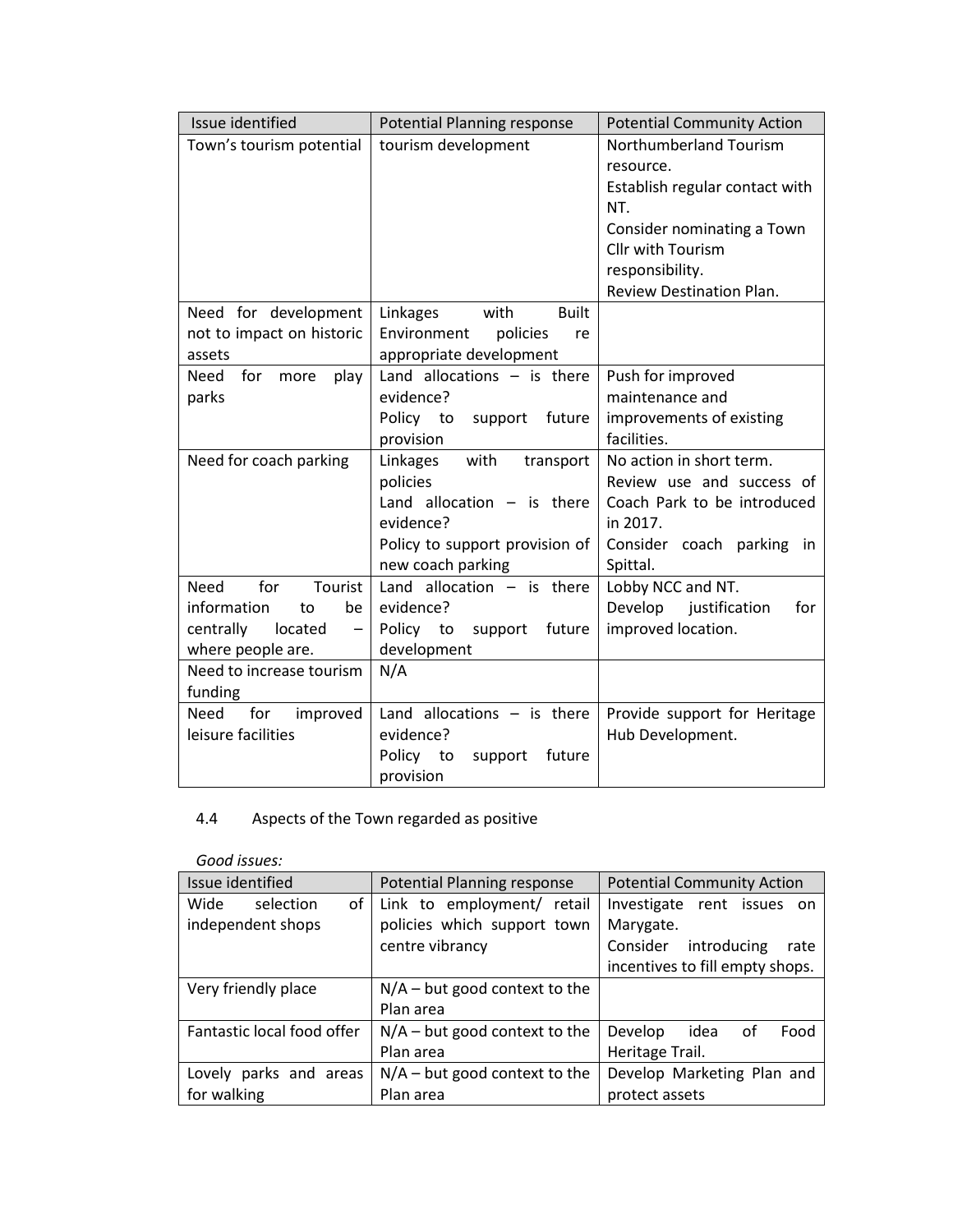| The Walls                                                           | Link to the Built Env. policies<br>- also good context to the<br>Plan area | Develop Marketing Plan and<br>protect assets |
|---------------------------------------------------------------------|----------------------------------------------------------------------------|----------------------------------------------|
| The Estuary                                                         | $N/A$ – but good context to the<br>Plan area                               | Develop Marketing Plan and<br>protect assets |
| The Sea                                                             | $N/A$ – but good context to the<br>Plan area                               | Develop Marketing Plan and<br>protect assets |
| Low crime rate $-$ feel<br>safe                                     | $N/A$ – but good context to the<br>Plan area                               | Develop Marketing Plan and<br>protect assets |
| Access to river/ coast/<br>countryside                              | $N/A$ – but good context to the<br>Plan area                               | Develop Marketing Plan and<br>protect assets |
| Good and<br>expanding<br>cultural mix                               | $N/A$ – but good context to the<br>Plan area                               |                                              |
| position<br>Geographic<br>between 2 cities                          | $N/A$ – but good context to the<br>Plan area                               | Develop Marketing Plan and<br>protect assets |
| Very beautiful<br>and<br>historic town                              | Link to the Built Env. policies<br>- also good context to the<br>Plan area | Develop Marketing Plan and<br>protect assets |
| <b>Beautiful</b><br>place<br>a<br>tourist heaven (or should<br>be). | Positive policies to support<br>tourism development                        | Develop Marketing Plan and<br>protect assets |

## *4.5* Aspects of the Town regarded as not so good

| Not so good issues: |  |
|---------------------|--|
|                     |  |

| Issue identified        | Potential Planning response                                                       | <b>Potential Community Action</b> |
|-------------------------|-----------------------------------------------------------------------------------|-----------------------------------|
| More/better<br>play     | Land allocations $-$ is there                                                     | Support current bids<br>to        |
| facilities for children | evidence?                                                                         | provide improved facilities       |
|                         | Policy to support<br>future<br>provision                                          |                                   |
| Lack of parking spaces  | Land allocations $-$ is there                                                     | Lobby NCC and BTC for             |
| for visitors            | evidence?                                                                         | parking policy changes<br>to      |
|                         | Policy to support future                                                          | ease problems.                    |
|                         | parking provision                                                                 |                                   |
| The town is dirty and   | N/A                                                                               | <b>Establish Community Groups</b> |
| does not invite tourism |                                                                                   | to address issues.                |
| Need for coach park,    | Land allocations $-$ is there                                                     | Coach Park planned to be          |
| tourist info and toilet | evidence?                                                                         | introduced in 2017.               |
| facilities              | Policy to<br>future<br>support                                                    |                                   |
|                         | provision                                                                         |                                   |
|                         | Need for more shops on   Link to employment/ retail   Consider whether there is a |                                   |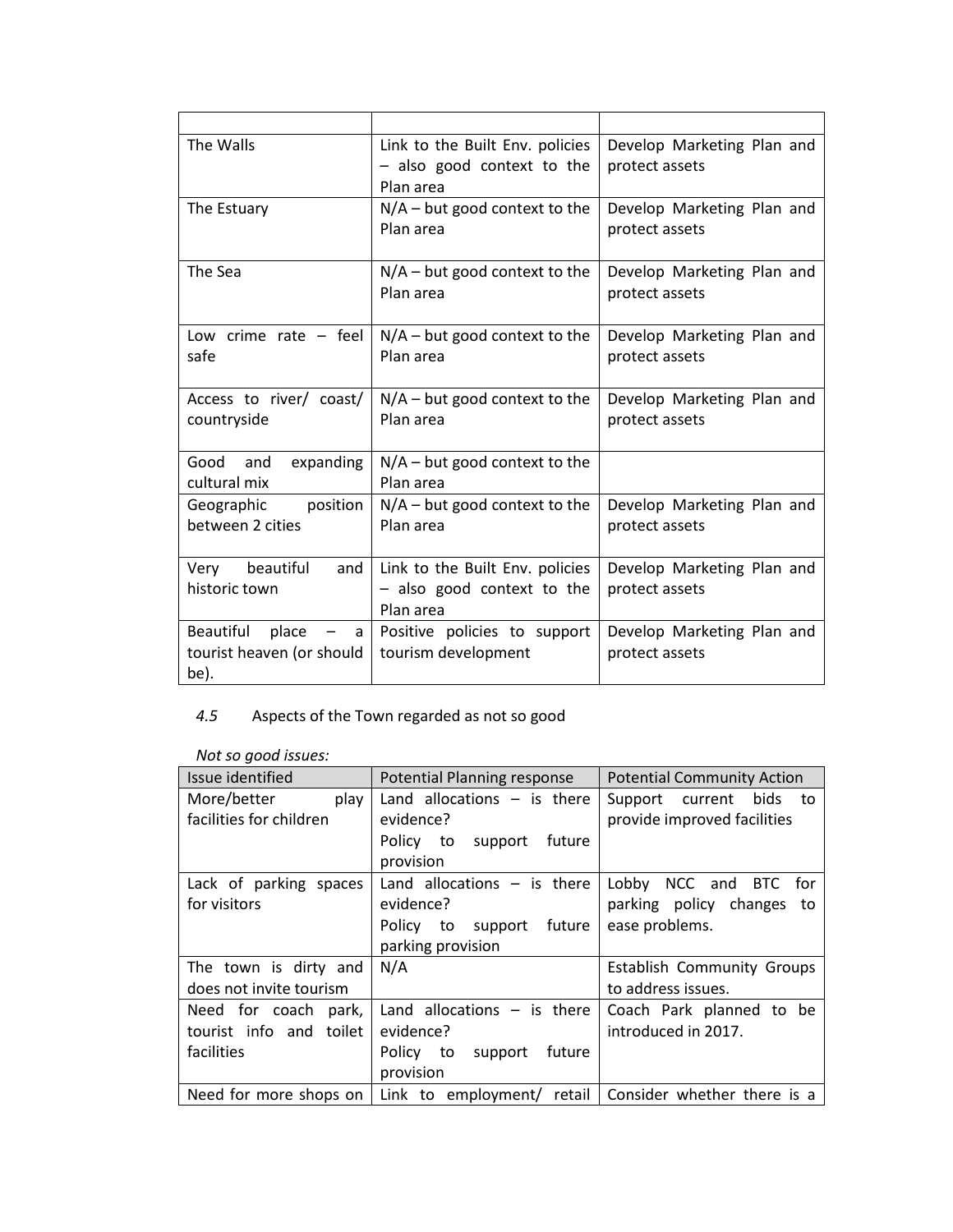| Issue identified             | Potential Planning response    | <b>Potential Community Action</b> |
|------------------------------|--------------------------------|-----------------------------------|
| like<br>scale<br>larger<br>a | policies which support town    | for a Town<br>Centre<br>case      |
| Serendipity - perhaps        | centre vibrancy                | Manager role.                     |
| artisans'<br>could<br>some   |                                |                                   |
| show how they<br>make        |                                |                                   |
| their wares.                 |                                |                                   |
| Information<br>Tourist       | Can't do this<br>through       | Covered elsewhere                 |
| should stay where it is      | policy but could<br>planning   |                                   |
|                              | include a policy on supporting |                                   |
|                              | facilities for tourists        |                                   |

## *4.6* Postcard Feedback

| Issue identified            | <b>Potential Planning response</b> | <b>Potential Community Action</b> |
|-----------------------------|------------------------------------|-----------------------------------|
| children's<br>More<br>play  | Land allocations $-$ is there      | Covered elsewhere                 |
| parks                       | evidence?                          |                                   |
|                             | Policy to<br>support<br>future     |                                   |
|                             | provision                          |                                   |
| Provide coach parking       | Land allocations $-$ is there      | Covered elsewhere                 |
| (and<br>ideally<br>facility | evidence?                          |                                   |
| toilets) in part of the     | Policy to<br>support<br>future     |                                   |
| former Kwik Save site in    | provision                          |                                   |
| the old car park areas      |                                    |                                   |
| adjacent to Coxons Lane     |                                    |                                   |
| Develop the quayside        | Identify area on policies map/     | Covered elsewhere                 |
| area for leisure use and    | land allocation - evidence?        |                                   |
| as an attraction or visitor | Policy to describe preferred       |                                   |
|                             | uses                               |                                   |
| It would be great to have   | Land allocations $-$ is there      |                                   |
| an Ice Rink (use kwik       | evidence?                          |                                   |
| save site).                 | Policy to<br>support<br>future     |                                   |
|                             | provision                          |                                   |
| Lack<br>of<br>big<br>impact | Policy to<br>future<br>support     | Covered elsewhere                 |
| <b>Tourist Attractions</b>  | provision                          |                                   |
| Need more for tourists      | Positive policies to support       | Covered elsewhere                 |
|                             | tourism development                |                                   |
| Build a marina, possibly    | Identify area on policies map/     | hand<br>through<br>$\ln$<br>other |
| around the location of      | land allocation - evidence?        | initiatives.                      |
| the Old Lifeboat Ramp.      | Policy to describe preferred       |                                   |
|                             | uses                               |                                   |
| More houses - Fewer         | Linkages with housing policies     |                                   |
| <b>Holiday Caravans</b>     | - could include policies on        |                                   |
|                             | future<br>tourism                  |                                   |
|                             | accommodation provision            |                                   |
| Take back the Barracks      | Identify area on policies map/     | Covered elsewhere                 |
| develop it as<br>and<br>a   | land allocation - evidence?        |                                   |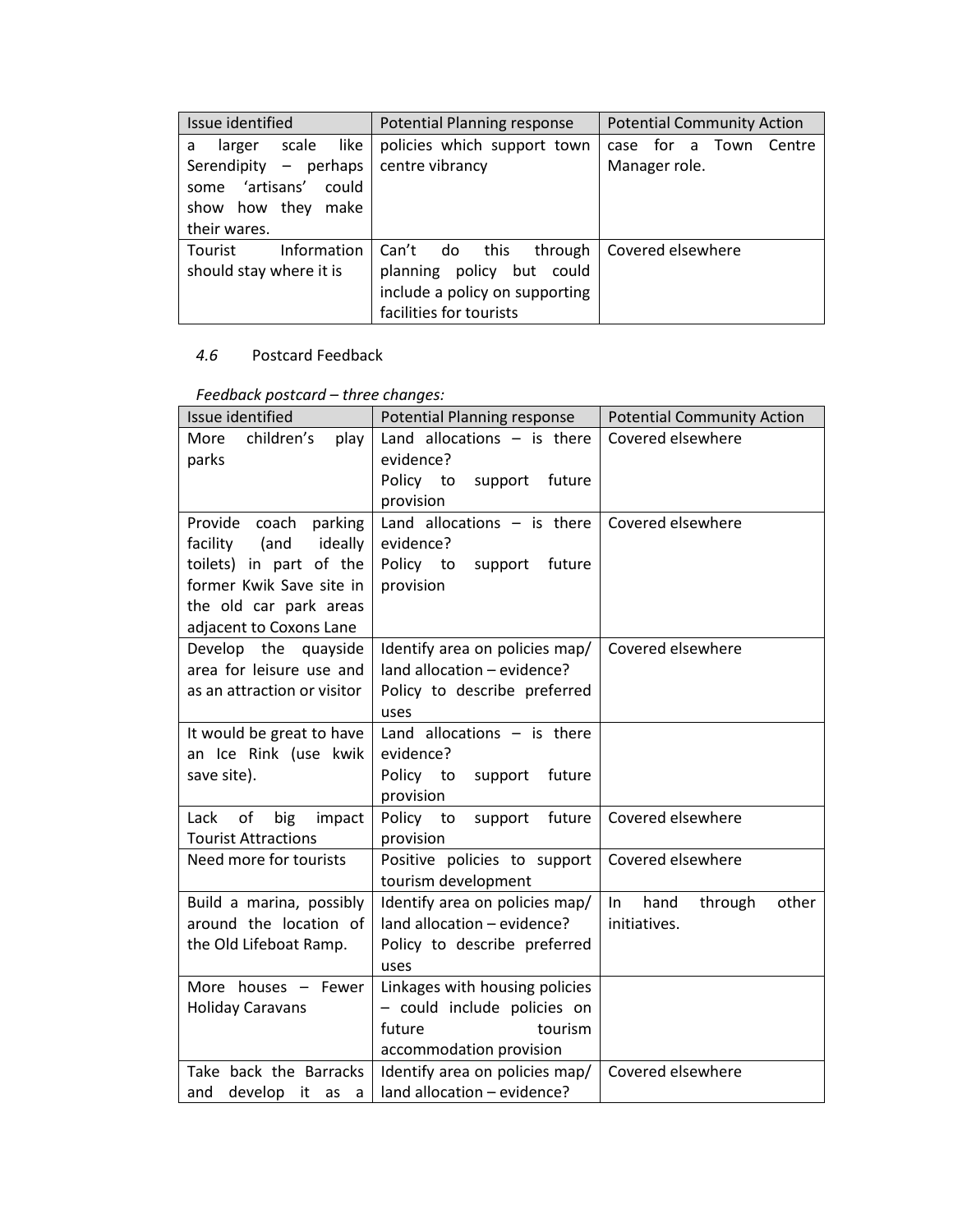| Issue identified           | Potential Planning response       | <b>Potential Community Action</b> |
|----------------------------|-----------------------------------|-----------------------------------|
| tourism 'hub' and centre   | Policy to describe preferred      |                                   |
| for events and heritage    | uses                              |                                   |
| Promote the town walls     | $N/A$ – useful context to Plan    | Discuss with NT                   |
| Berwick is rich<br>and     | area                              |                                   |
| history more via themed    |                                   |                                   |
| packages $-$ i.e. activity |                                   |                                   |
| holidays linking<br>with   |                                   |                                   |
| accommodation              |                                   |                                   |
| providers                  |                                   |                                   |
| The Leisure facilities are | Policy<br>future<br>to<br>support |                                   |
| inadequate for<br>town     | provision                         |                                   |
| centre of this size        |                                   |                                   |

## *4.7* Opportunities

## *Areas of opportunity:*

| Issue identified                           | Potential Planning response                 | <b>Potential Community Action</b> |
|--------------------------------------------|---------------------------------------------|-----------------------------------|
| Quayside and riverside:                    | Identify area on policies map/              | Covered elsewhere                 |
| Supporting<br>property                     | land allocation - evidence?                 |                                   |
| development for leisure                    | Policy to describe preferred                |                                   |
| uses                                       | uses                                        |                                   |
| New play park                              | Land allocations $-$ is there               | Covered elsewhere                 |
|                                            | evidence?                                   |                                   |
|                                            | Policy to<br>support<br>future<br>provision |                                   |
| <b>New</b><br>marina<br>new                | Identify area on policies map/              | Covered elsewhere                 |
| development tourism                        | land allocation - evidence?                 |                                   |
|                                            | Policy to describe preferred                |                                   |
|                                            | uses                                        |                                   |
| Well signed viewpoints                     | advertisements/<br>Policy<br>re             | Instigate a review of signage.    |
|                                            | signage                                     | Investigate innovative use of     |
|                                            |                                             | technology<br>such<br>as          |
|                                            |                                             | <b>Augmented Reality</b>          |
| Greens<br>area<br>$\overline{\phantom{0}}$ | N/A                                         | Review success of previous        |
| for<br>opportunity<br>a                    |                                             | Luminiere events                  |
| Lumiere event                              |                                             |                                   |
| Skate Park (& Wheeled                      | Land allocations $-$ is there               | Review progress of initiative     |
| Park) for Berwick                          | evidence?                                   | presented at Small Investors      |
|                                            | Policy to<br>future<br>support              | Conference                        |
|                                            | provision                                   |                                   |
| New park (muga) multi                      | Land allocations $-$ is there               | Discuss with Youth Working        |
| football<br>purpose<br>$\qquad \qquad -$   | evidence?                                   | Group                             |
| pitches etc. Aimed at                      | Policy to<br>support<br>future              |                                   |
| older children age 10+                     | provision                                   |                                   |
| Opportunity for bowling                    | Land allocations $-$ is there               | Instigate a demand analysis       |
| and cinema at Tesco                        | evidence?                                   |                                   |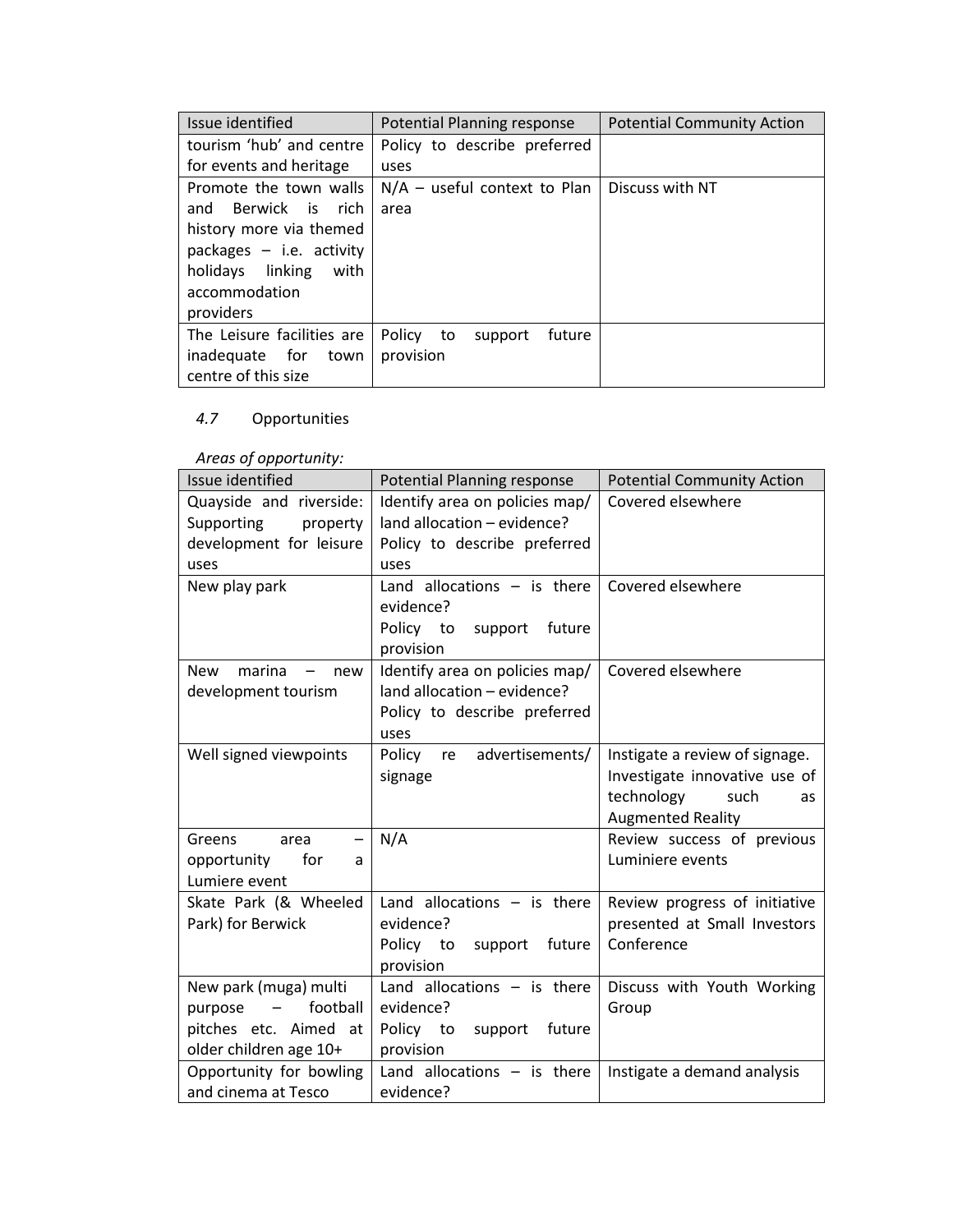| Issue identified | Potential Planning response |  |                          |  | <b>Potential Community Action</b> |
|------------------|-----------------------------|--|--------------------------|--|-----------------------------------|
|                  |                             |  | Policy to support future |  |                                   |
|                  | provision                   |  |                          |  |                                   |

#### *4.8* Problem areas

*Problem areas:*

| Issue identified                             |  | Potential Planning response                                       | Potential Community Action |
|----------------------------------------------|--|-------------------------------------------------------------------|----------------------------|
| Tourist                                      |  | information   Policy on supporting facilities   Covered elsewhere |                            |
| centre – needs to be in $\vert$ for tourists |  |                                                                   |                            |
| vision.                                      |  |                                                                   |                            |

## **Early engagement - key stakeholders**

4.9 Following the early engagement with the local community, initial discussions were held with several key stakeholders around a number of issues identified through the early engagement:

- Need for up to date tourism data Northumberland Tourism;
- Cycle and walking tourism;
- Opportunities at the Quayside/ river;
- Opportunities for the Barracks to become a 'Heritage Hub';
- Parking and Signage
- Accommodation

## <span id="page-21-0"></span>5. **Tourism data/ trends**

The report below summarises the Economic Impact of Tourism across the whole of Northumberland in 2015. Although data is not collected for specific areas of Northumberland, it is believed that Berwick will be typical of the wider County. In fact, from a growth perspective the opportunities in Berwick are likely to be higher when some of the actions and opportunities identified are delivered.

## <span id="page-21-1"></span>6. **Cycle tourism**

Cycle Tourism is big business and Berwick has a hub of national cycle routes going through it: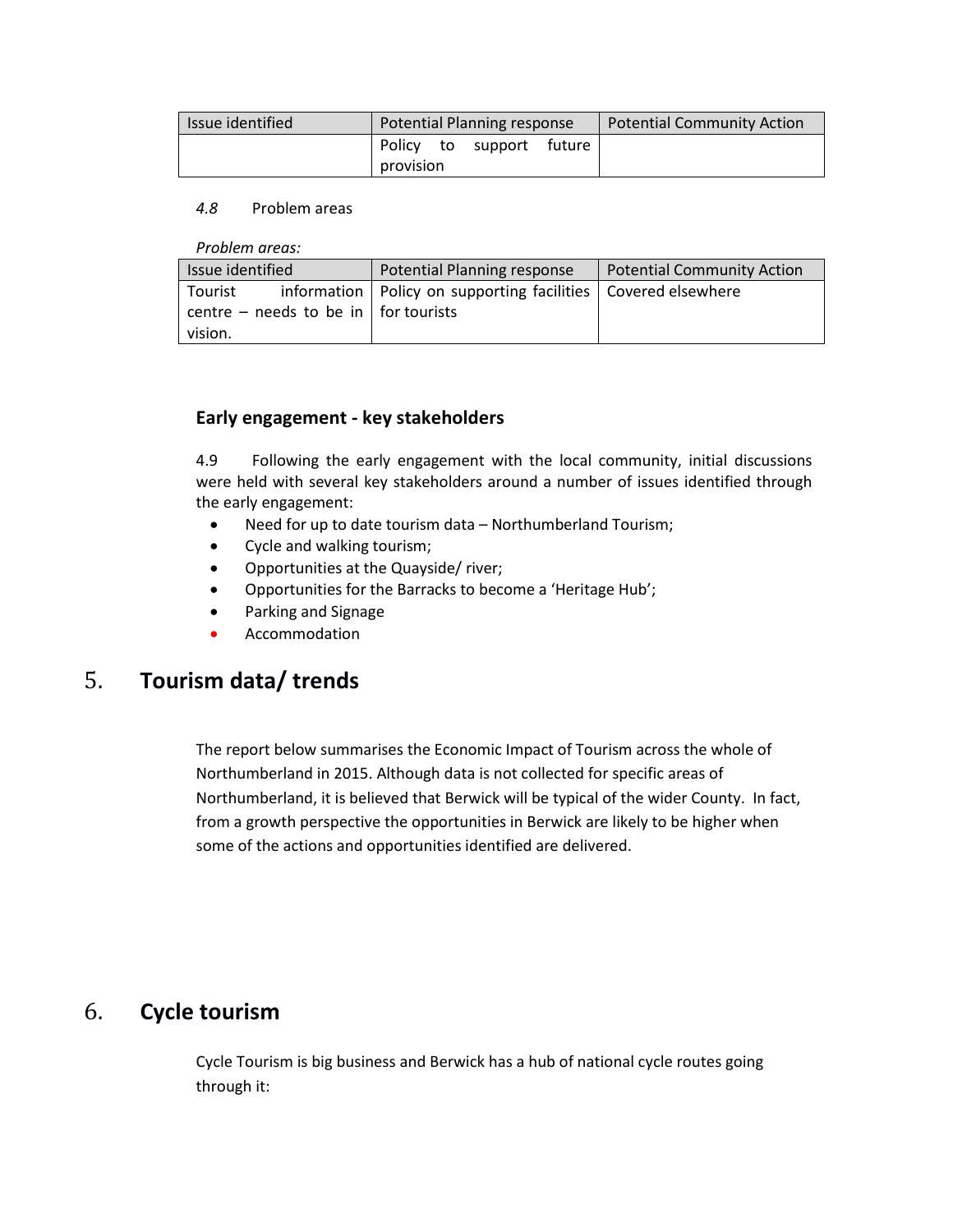- Coast & Castles Route (part NCN1)
- North Pennines Cycle way (NCN 68)
- Round the Forth (NCN 76)
- Sandstone Way (Mountain bike route Berwick to Hexham)

Most of the current Cycle Tourism in Berwick is based on visitors using the national cycle routes that go through the town. So, there is an opportunity to develop a Cycle Tourism strategy based on circular routes starting and finishing in Berwick and promoting more cycling events where groups would stay in Berwick.

Opportunities include:

- Growing our market share of cycle tourism by developing and promoting circular routes.
- Develop new paths where possible, such as south of the River Tweed, and improvements to the coastal route north of Berwick.
- Any development of new routes automatically creates benefits for walkers too.
- The cycling infrastructure also provides benefits for residents.

Issues include:

- Maintenance of cycle routes is an issue and are in a poor state of repair in some places
- Crossing the A1 is a safety issue and plans to address this should be considered.

To clarify the sense of opportunity with the growth of cycle tourism, the Scottish Government estimates that Cycle Tourism had a gross value of £58.5 million in 2013. With our relatively quiet roads, our beautiful natural landscape and our infrastructure puts Berwick in a strong position to be able realise the potential of cycle tourism.

## <span id="page-22-0"></span>7. **Quayside/ River**

The River Tweed is the most famous salmon fishing river in Europe and Berwick was once the biggest commercial port in Scotland. It was known as the Alexandra of the North. Berwick fishermen still catch salmon on the river estuaries south bank using traditional century old netting techniques.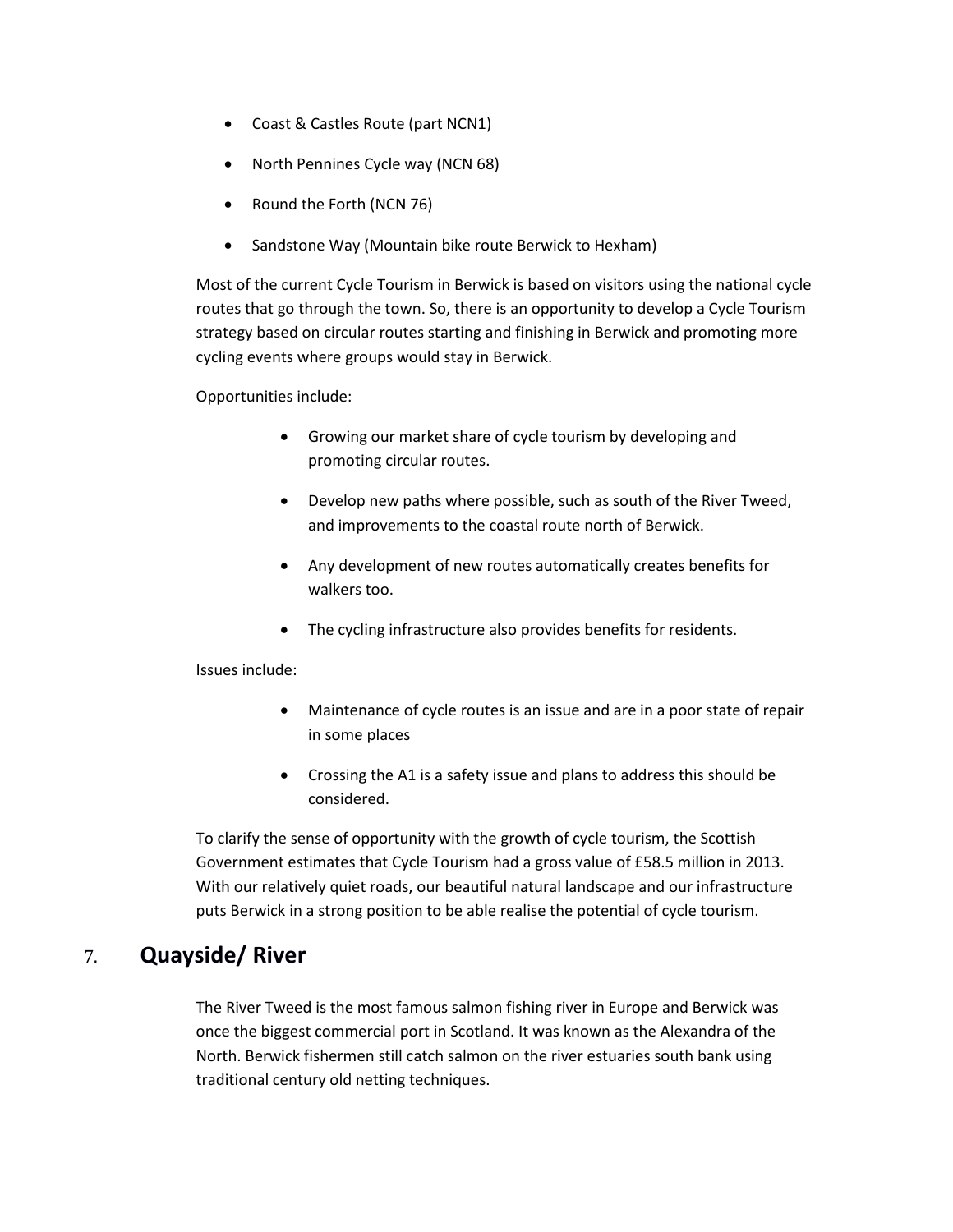The south bank of the river estuary is home to a sailing club and upriver a grassed riverbank separates it from the commercial harbour. Opportunity exists for development of land adjacent the harbour. A hotel located here, and overlooking the town walls on the north bank, would boost tourism and provide substantial benefit to the towns economy and employment provision. The commercial harbour will hopefully benefit from much needed investment that is expected to attract additional trade. Traditional net fishing takes place from the fishing shiel located between the harbour and the 400-year-old bridge.

From the breakwater on the north bank visitors to Pier Road are afforded wonderful views across the estuary where wading birds and migrant flocks of swans make the area a photographer's favourite. From Pier Road, the famous walls of the town track the north bank of the river past the old lifeboat station to the bridge.

From between the old lifeboat station and the old bridge there is considerable scope for development. The area is a natural magnet for visiting tourists but it currently provides the visitor with a degree of disappointment as, unlike quaysides around the coastline of the country, it has not benefited from development and is greatly underutilised. People visiting the seaside expect to visit a vibrant quayside with interesting river activity. At present, there are none except when it bursts into life once a year on the Mouth of The Tweed (MOTT) market day.

The land between the old lifeboat station and the chandlery is private and Home and Community Agency owned and is ripe for development offering opportunities for 'low rise' construction, parking or landscaped recreational use.

Boats and yachts on the quay are attractive to visitors and provide for one of the key ingredients of a vibrant quayside. This is evident at seaside destinations all around our coastline. The benefits of attracting yachts to the River has been recognised for many years and was last considered in 2007 when very detailed and comprehensive plans for a substantial 100-200 yacht marina were commissioned and considered by The Port of Berwick Harbour Commissioners. A report was produced and it was concluded that there was unlikely to be demand for a £15-25m project of the size and scope suggested. It was too ambitious and unlikely to attract sufficient demand.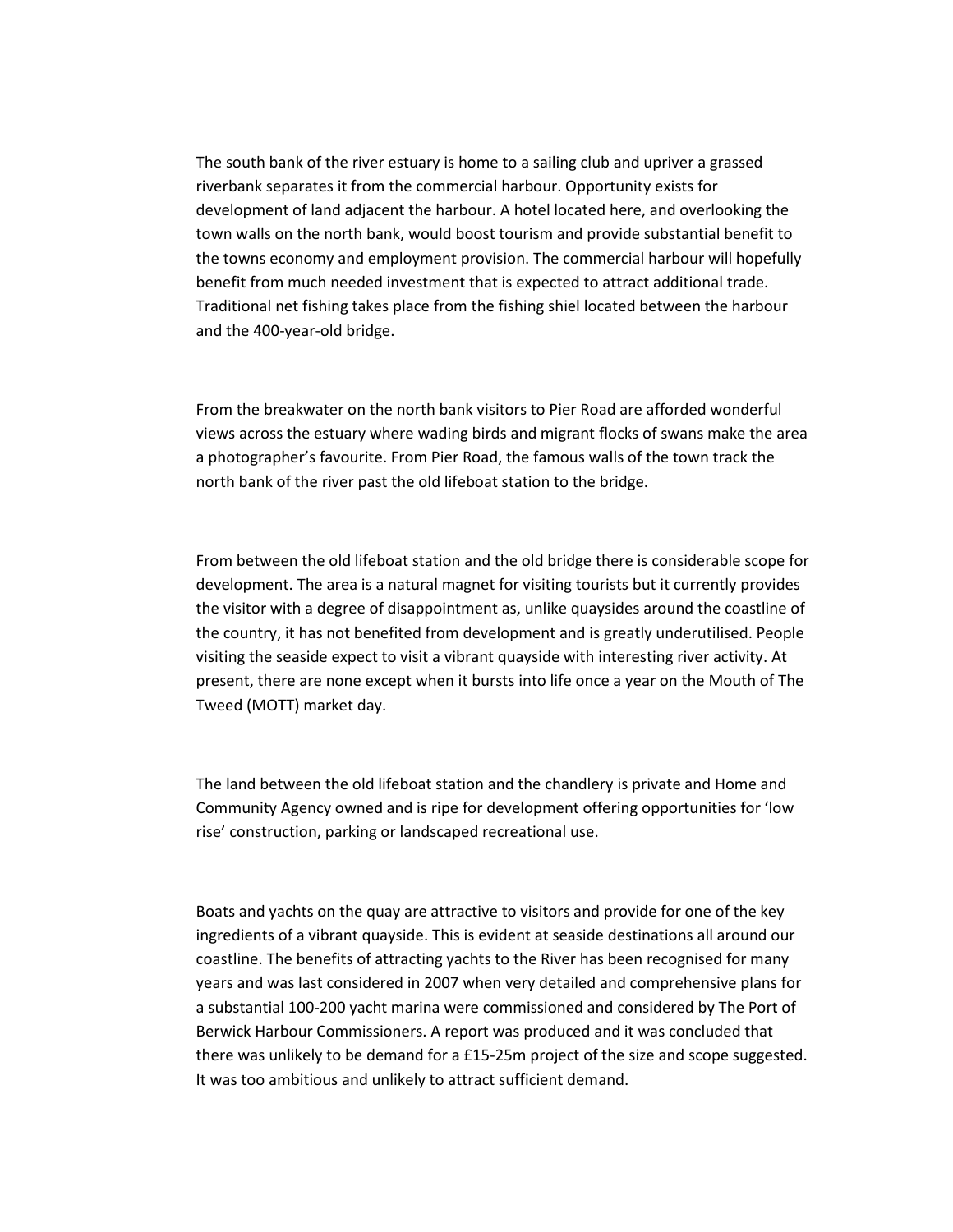However, a modestly priced berthing facility for around a dozen visiting ocean going yachts on the quayside is widely regarded by local experts as the ideal catalysts for the regeneration of the quayside, neighbouring businesses, and the town generally. The current lack of provision has given Berwick a reputation amongst the yachting fraternity as being 'unfriendly'.

In recent years there has been increasing awareness of the value of attracting wealthy yachters that sail around the coastline of Britain. There are some 300 locations around the country where councils have recognised that temporary pontoon berthing facilities during the tourist season provide a financial benefit to the economy.

The RYA 2014 report on the Economic Contribution of the Recreational Boater estimated very significant benefits to the economy. The 2007 report also evidenced the perceived economic benefits. Over the last two years' local experts, including experienced ocean-going yachters sharing considerable knowledge of facilities around our coastline, have been meeting at The Harbour Commissioners Office to examine the feasibility of placing pontoons along the quayside. Their conclusions are that there would be a significant economic benefit to the development of the quayside, the surrounding area and indeed the profile and reputation of the river as an attractive and appealing tourist destination.

Pontoons situated to the front of the chandlery and downriver from the old bridge would enable 12-20 visiting yachts to berth and give opportunity for wealthy people to spend a night or two in Berwick, freshening up, taking on provisions, eating out and sightseeing. That the visits would be short is because these visitors would be in transit to the western Isles.

The major output from the development is likely to be the creation of a high quality waterside residential or tourist development, which Berwick currently does not possess. Given the setting of the pontoons it is considered likely that significant residential and tourist activity would be stimulated.

Given the premium for waterside residential units it is assumed that low rise domestic units will have a waterfront aspect. With a tourism focus development of the private and HCA land would provide for improved profile and improved image as a destination.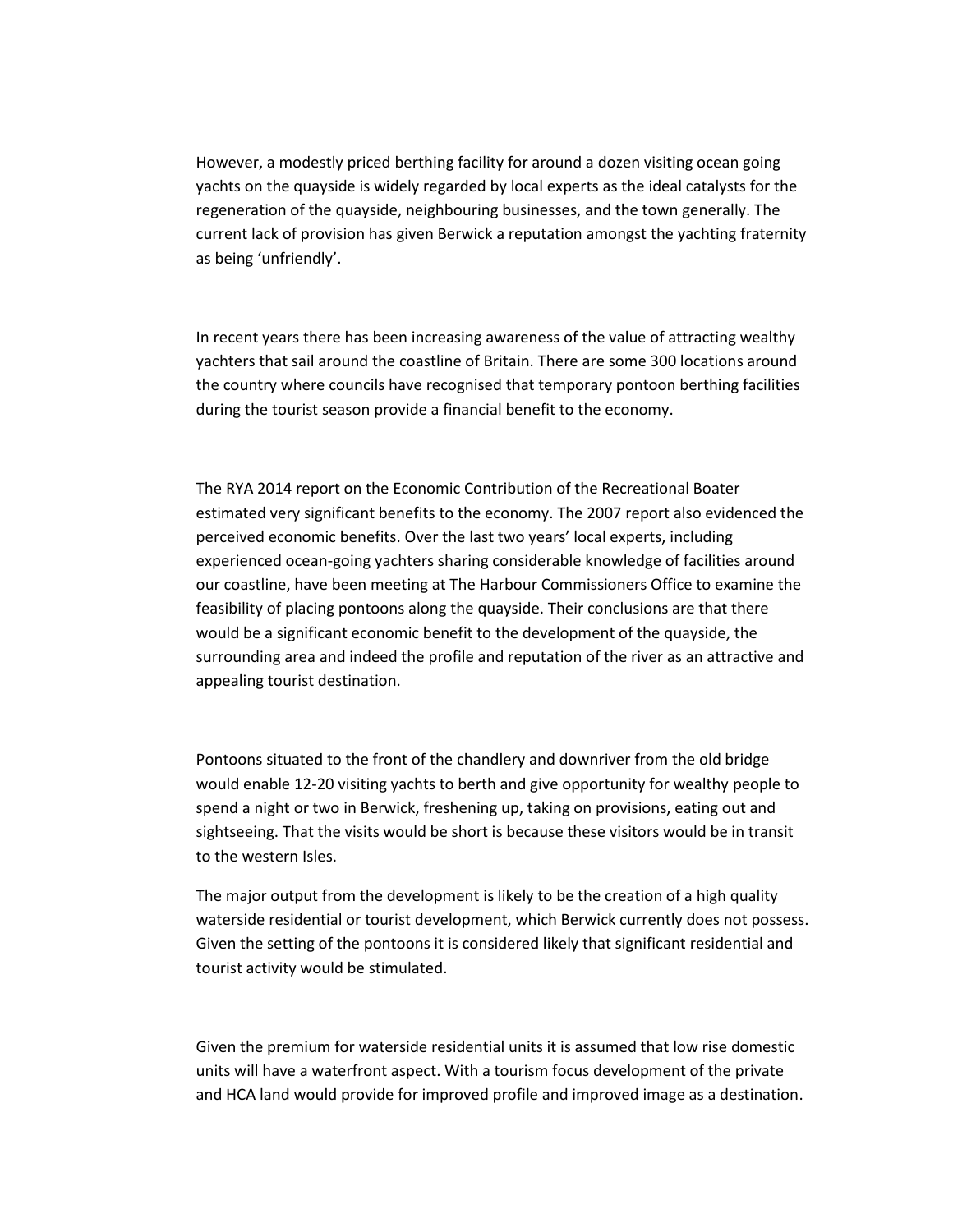A pontoon facility, a vibrant quayside with market stalls, events and activity would be a relatively low cost catalyst for private investment in the immediate vicinity and indeed the length and breadth of the town and outlying areas. This low-cost pontoon project should justify a significant level of public funding. Private 'city' and local private investors have already made off record declarations of interest and voiced support for the project. As a money spinner, all agree that it is a positive 'no brainer'.

An investor failing to see the bigger picture would view any £300,000-400,000 pontoon facility attracting a mere £30 per night berthing charge during a limited 4/5-month seasonal window as ridiculous. In terms of the associated financial return to the immediate area and the wider economy it would be regarded as a very small investment with very little risk. What is required is the judgement of an entrepreneurial eye to recognise that to accumulate it is necessary to speculate. What is required is vision.

An experienced yachter and recent visitor to the town stated, "Berwick is regarded amongst yachters as unwelcoming "and added, "I come from a very similar town, Willemstad in Holland. The town is rich and vibrant. What is wrong with you people, you are sitting on a gold mine?" This individual, and those experts that have been meeting over the last two years have the vision and understanding necessary to promote the quayside and river offering.

The regeneration of the quay by the provision of adequate faculties for wealthy yachters can only be seen as a cog in a larger tourist regeneration initiative, that is to say, as part of a bigger picture. If the bigger picture is recognised, in terms of the massive potential for investment in the town's economy and the knock-on opportunities for job and wealth creation for the wider community, then you cannot fail to see the benefits of a pontoon project as just the catalysts required.

## <span id="page-25-0"></span>**8. Spittal**

Spittal located south of the River Tweed adjacent to Tweedmouth developed itself in Victorian times as a small seaside holiday resort. With a fantastic beach, an attractive promenade with great transport links being on the A1 and the main East Coast railway line.

In its prime Spittal was a thriving small seaside town and the challenge faced is to turn the assets Spittal has to offer into an attraction to meet the Tourism needs of the 21st Century.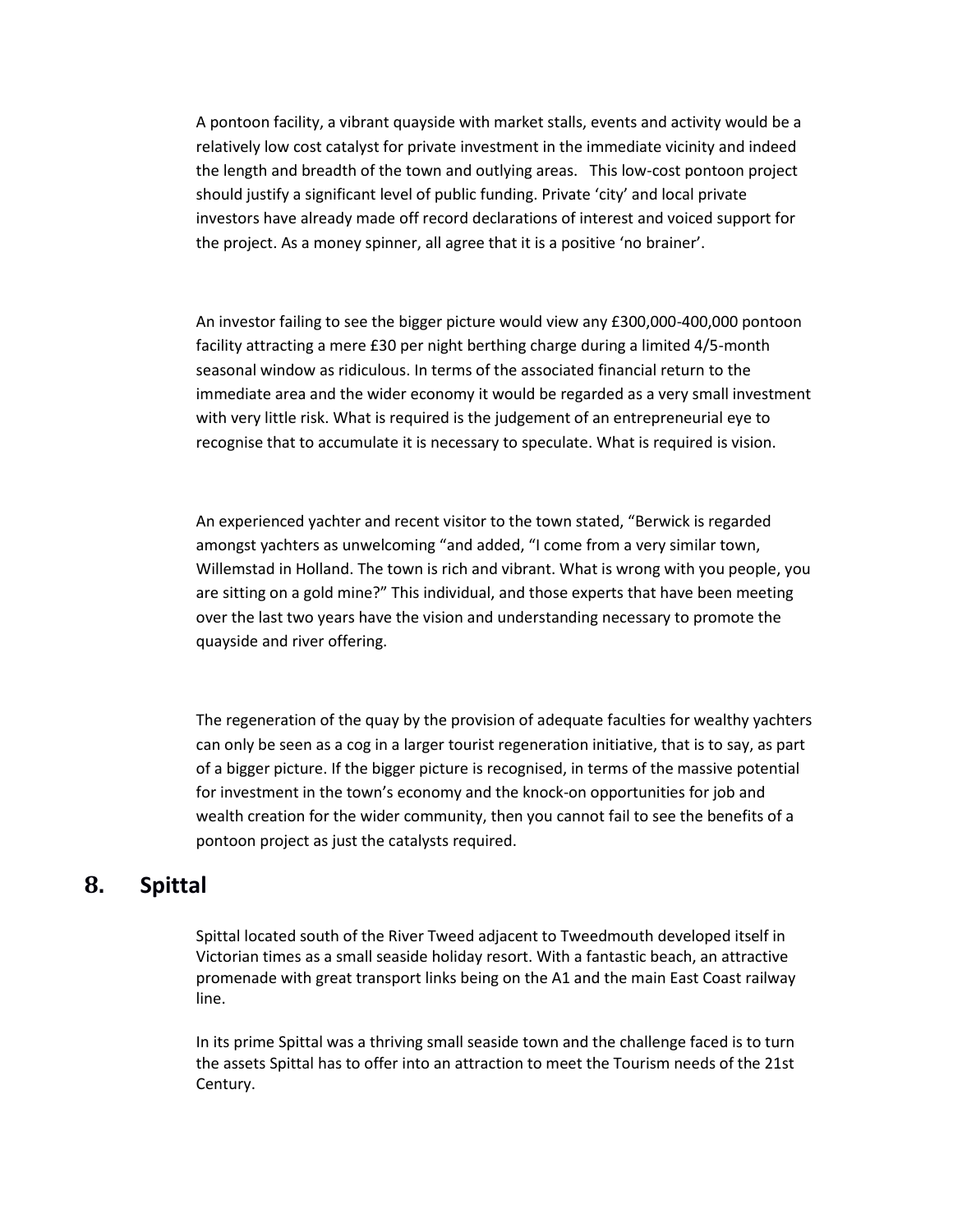A small town on the North Northumberland Coast with an extensive range of large Victorian buildings many of which were the classic B&B / Guesthouses many of these buildings offer an opportunity for investors to turn them back into accommodation for today's visitors exploiting the assets that the Town has to offer. Namely:

- Great beaches
- Fantastic views
- Good transport links, but located at the end road providing a peaceful environment free from traffic passing through
- A pavilion providing entertainment and a small amusement arcade.
- An ideal place to stay to explore the delights of North Northumberland and the Scottish Borders.

### **Opportunities**

The opportunity for Spittal as part of the wider area of Berwick-Upon-Tweed is to exploit its unique coastal position, its heritage as a small seaside town, its proximity with the AONB and its locality of being next to the Mouth of the River Tweed.

The opportunity is to exploit the assets that the town has to offer but without affecting its uniqueness.

- Invest in the current buildings and turn into high-end B&B/Small Hotels
- Invest in the Pavilion to provide an up-to-date central entertainment complex
- To create an economy to encourage business growth in services such as Coffee Houses, Tea shops and restaurants.
- Development opportunities exist close to Spittal Point providing fantastic river and sea views and views of Berwick.
- Main Street Spittal with its wide road and pavement provides an opportunity to create a social hub of coffee shops, cafes, bars and restaurants.

## <span id="page-26-0"></span>9. **Barracks 'Heritage Hub'**

A project to develop a business case to create a Borders Heritage Hub is already underway. The project is a collaboration between English Heritage, Woodhorn Charitable Trust, Kings Own Scottish Borderers Association and Berwick Visual Arts.

The aim is to build a case to invest in the current Berwick Barracks to create a combination of visitor attraction, a public service and facilities to create commercial income.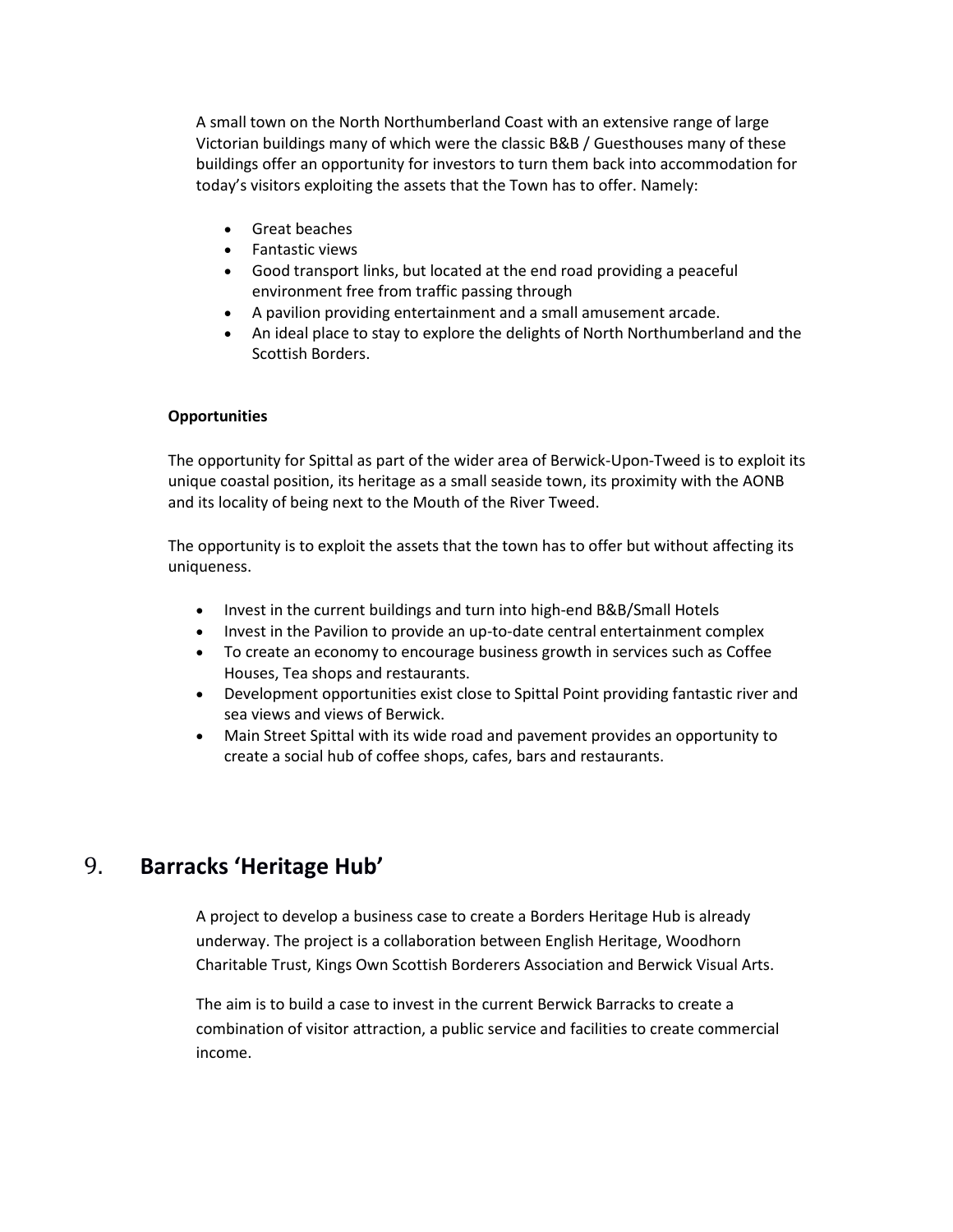The initial plan assumes that the attraction would bring in to Berwick in the region of 30,000 paying visitors per year and up to 60,000 using the wider facilities.

The Tourism Working Group fully support this initiative as it will create a single visitor attraction that will bring people into Berwick and generate some significant economic benefit to the Town and will act as a catalyst to achieve the growth and opportunities identified in this document.

## <span id="page-27-0"></span>10. **Parking**

There is ample evidence that like most towns there is a serious parking problem in Berwick. This is evidenced by several initiatives by various bodies to take views via public consultation and plans by the local authorities.

In the 2008 Urban Initiatives Berwick report the Council proposed building a multi storey car park on the Kwiksave site thus recognising the lack of sufficient car park spaces.

The more recent including the Community Parking Plan, Berwick-upon-Tweed Town Council Nov 2013 and The Berwick-upon-Tweed Chamber of Trade and Commerce (CoT) Parking Survey Aug 2016.

The Community Parking Plan stated that there was no evidence that the pattern of short or long stay car parks needed changing. It supported the view that parking charges should be dropped to both encourage more visits bringing trade to the town centre and to align with free parking in other local authorities in Northumberland. An additional issue is the subject of very short stay parking for quick shop visits in Marygate.

Free parking has now been implemented; short stay parking was made available in Marygate but caused traffic jams and disruption and has now been suspended.

The CoT survey of 2016 takes the views of traders on the results of these changes.

The free parking is welcomed and considered to be successful. One downside is that much of the long stay is taken up by early in the day by commuter and local employees and people, restricting its availability for visitors.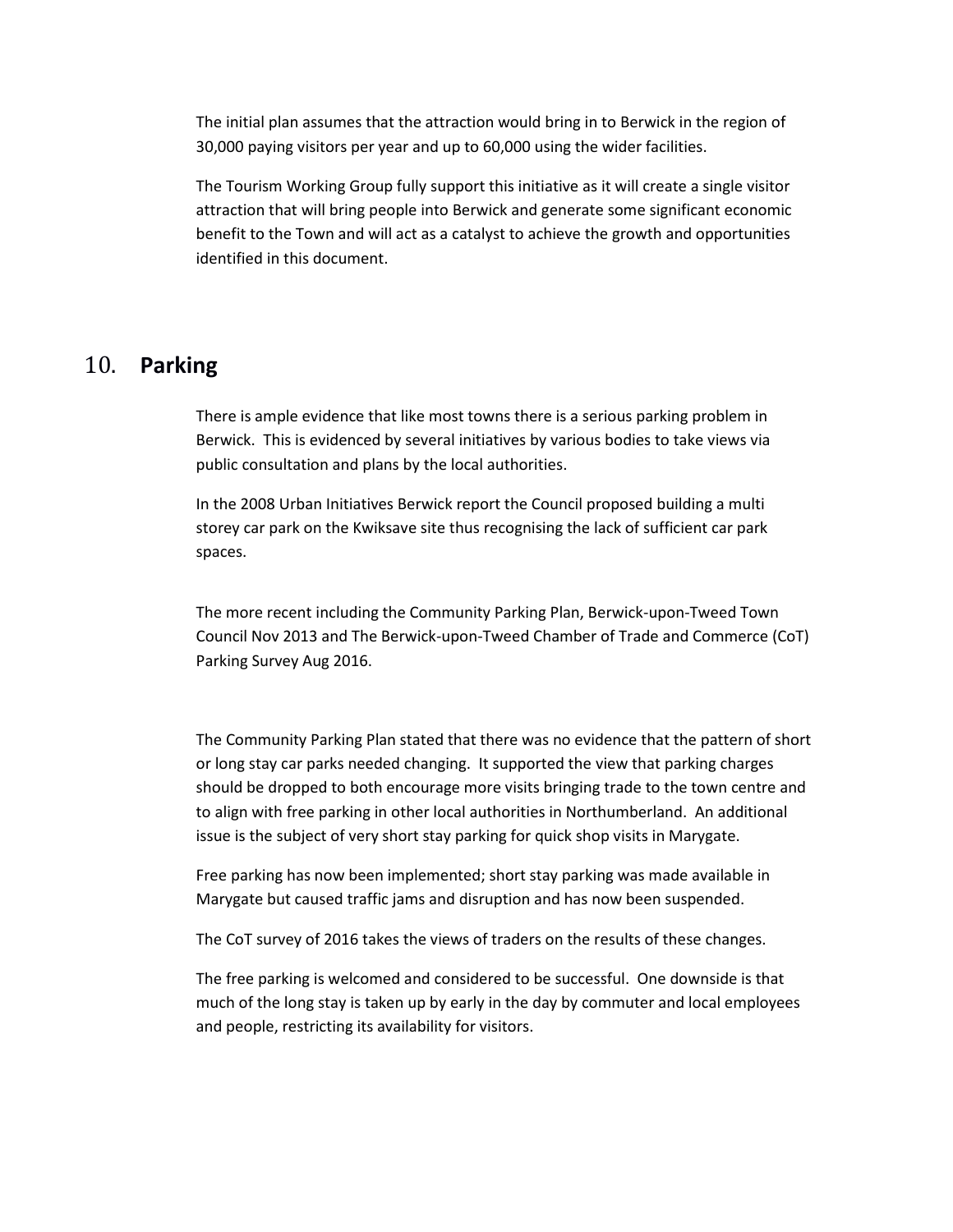There is a strong opinion that there is a need for more parking close to the town centre. Moreover, it is stated, less strongly, that there are not sufficient parking spaces for residents.

There is suggestion of placing some time restrictions on some of the long stay places coupled with a view that residents should be excluded from the restrictions using permits.

#### **Park and Ride**

Any fully walled town Like Berwick-upon-Tweed will suffer from spaces for car and coach parking within its walls, which is where visitors want to be. Use by locals is somewhat alleviated by out of town retail facilities but the issue of insufficient places remains.

In Berwick, there is a favoured option of extending the Castlegate car park further as this is adjacent to the walls and very close to the centre.

There are sites on the edge of town and close to the A1 which could be used for park and ride. There is no evidence of what usage this would attract. One view is that Park and Ride is only extensively used where users have a strong reason to want to visit the town centre and some concern that the tourist attraction for Berwick –upon-Tweed may not yet be at this level.

### **Coach Parking**

This is crucially important for tourism and has a large impact on tourism in towns where facilities are good.

Berwick once had a bus park /coach park in the centre.

Many coaches were once parked on the 'new 'bridge before it was narrowed. Coaches currently drop off passengers at the Leaping Salmon Public House at the end of the bridge, but cannot park nearby. They also stop at Morrison's, and at the Garden centre in Ord, both out of town sites.

90% of town centre retail businesses expressed in petition form a preference for a coach park on the Kwiksave site, close to the town centre and good facilities.

In the 2010 Tweed and Silk Public Realm report the Highways department of NCC emphasised how vital a coach park was to the Berwick economy. This document recommended the use of Parade as the preferred NCC solution.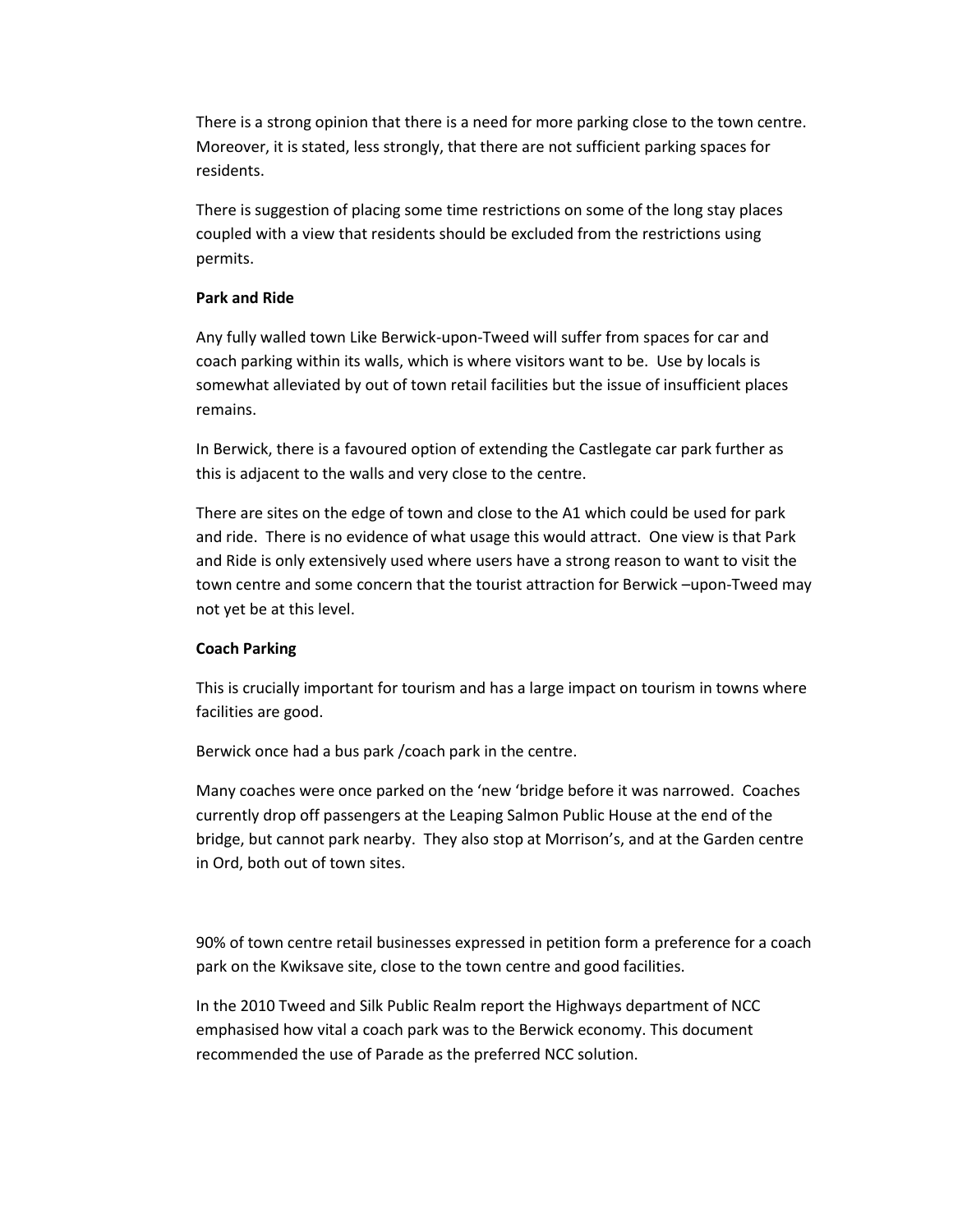There has been a long-standing debate involving both NCC and the local council on the need for and siting of coach parking. This is currently completely inadequate resulting in extremely few visits by coach tours to the town.

A coach park needs to be close to the centre, toilets and refreshments. There is an NCC project commencing now to provide 4 coach parking places in Chapel Street. This does not adequately meet all the requirements above but is a significant improvement on the present lack of coach parking facilities.

There are many arguments about this provision around its capacity, siting and the routes coaches will need to take for access and departure. Thus, there is a need to consider this subject again when the success or otherwise of this provision can be evaluated.

#### **The longer-term future**

There are some social and technological developments which may have an impact on car parking.

Car sharing schemes (there are several differing models) would reduce the need for spaces, as less cars need to be owned.

Better provision for cyclists routes, electrically powered bicycles, bicycle hire facilities (particularly close to the railway station), safe cycle parking etc. would, with extensive promotion, reduce the number of visits to the centre by car.

Driverless cars would be able to deposit their occupants at a convenient place and park themselves elsewhere until summoned when needed later.

## <span id="page-29-0"></span>11. **Accommodation**

TripAdvisor report the following accommodation profile in the Berwick area.

66 Accommodation providers

- 3 Hotels + Planned Premier Inn
- $\bullet$  52 B&B/Inns
- 50 Holiday Rentals
- 11 Speciality Providers Hostels, caravans etc.

To attract more visitors with medium to high disposable income, then the need to provide quality accommodation suitable for these visitors is fundamental. During peak periods Accommodation Providers are full, forcing visitors to stay outside of Berwick. So, if we are to attract more visitors, we must increase our accommodation provision.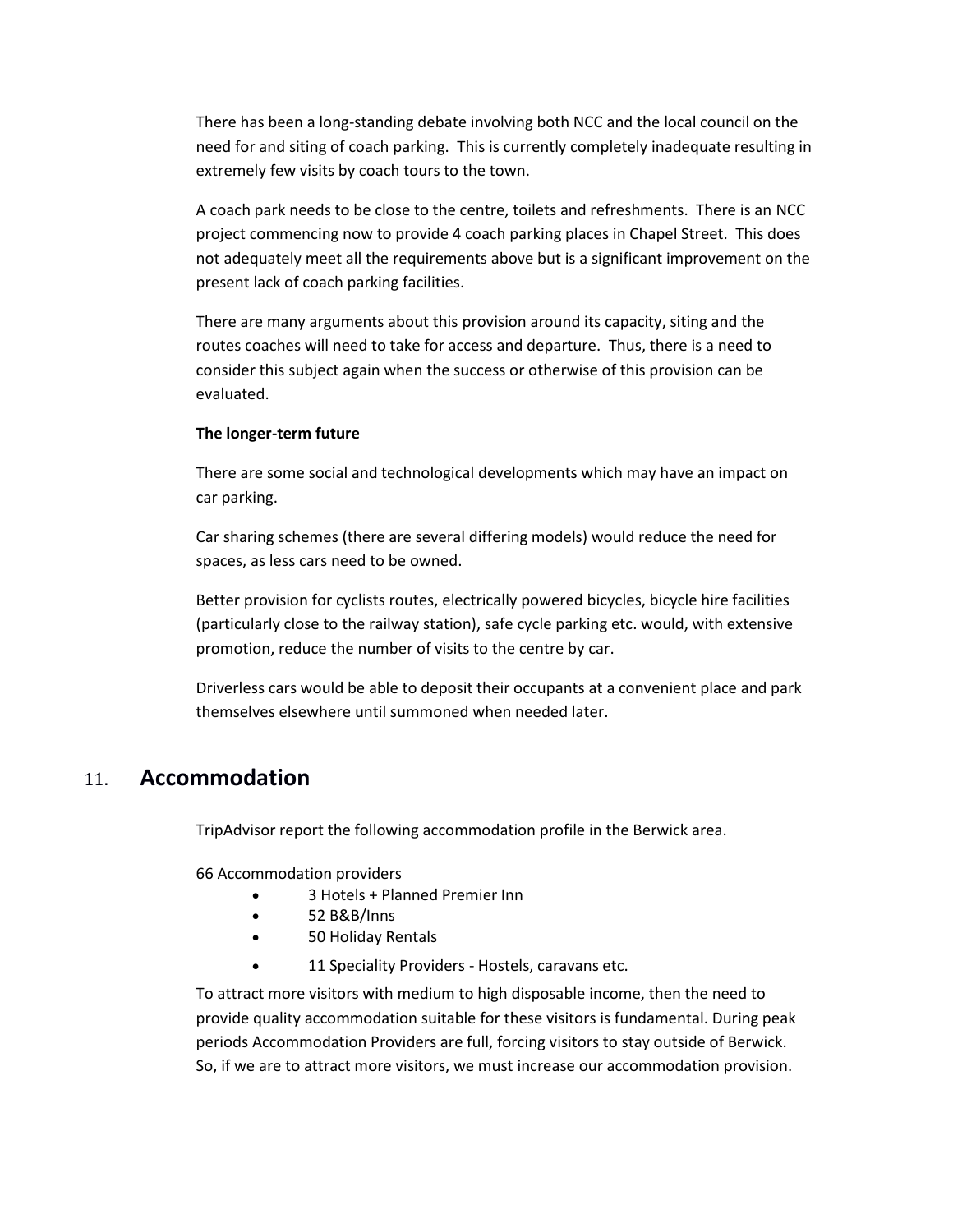The profile of visitor accommodation in Berwick in 2017 is as follows:

#### **Hotels**

Hotel accommodation is limited in Berwick to small hotel businesses, a Travelodge and in 2017 a new 60 room Premier Inn. Quality hotel rooms are in short supply and although the proposed Premier Inn will increase capacity significantly, this is likely to attract in the main overnight or short stay visitors. There are no hotels in Berwick that are accredited with a 4\* or 5\* rating.

#### **B&B /Guesthouses**

There are a small number of B&B's in Berwick that are accredited with a rating above 4\* but the total number of rooms offering this standard is very small. There a reasonable number of properties in Berwick, that have the style, size and character to become high quality B&B/Guesthouse accommodation and this should be encouraged.

#### **Lodgings**

The recent redevelopment of the old Dewar's Granary has been a great success, what is now the Granary Youth Hostel provide high quality, budget accommodation that attracts a wide range of clientele including, walkers, cyclists, school parties and families. The mixed accommodation provides traditional shared dormitory rooms as well as private accommodation. This investment has proven to be a great asset to the town.

#### **Holiday Rentals**

Berwick is well served with a good stock of properties available for holiday rentals and this includes a good number of high-end, quality accommodation, ideally suited to attract visitors with high disposal income. The continued growth of this area should be encouraged and many of the large older properties in Berwick are well suited for this type of use.

#### **Caravan Parks**

Berwick and the immediate area is well-served with Caravan Parks from the large Holiday Parks in Berwick and further south at Haggerston Castle to the smaller sites such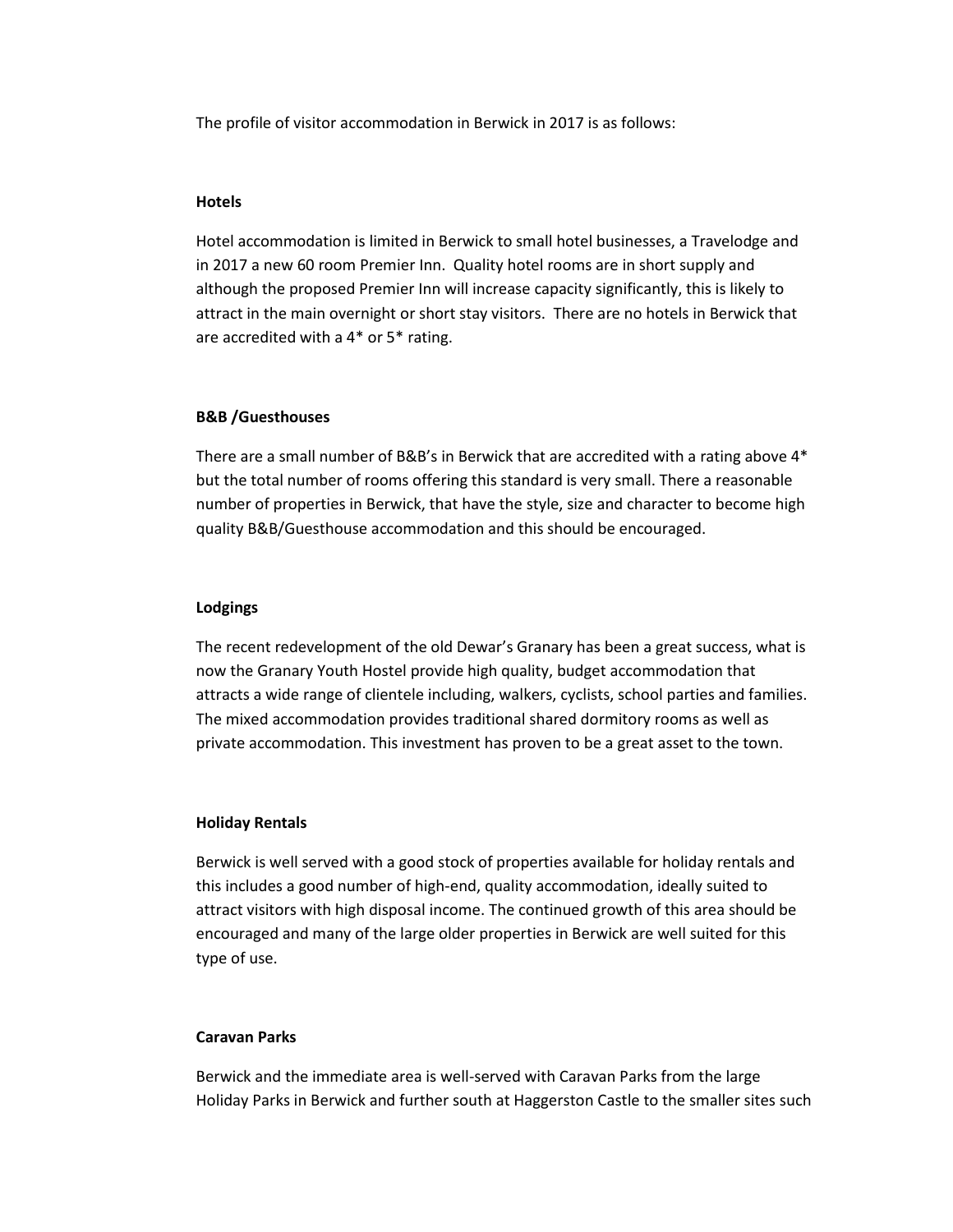as those in Spittal, East Ord and at Marshall Meadows. Although, developments and improvements to the sites within the plan area should be encouraged, we don't believe that further capacity is required.

#### **Camping**

There is very limited provision in the area for camping facilities and for the higher-end facilities know as 'Glamping'. Glamping is becoming increasingly popular with families that want to experience the true outdoors but with few home comforts. We should encourage the growth in this market.

#### **Summary**

- Caravan accommodation is well provided for at Berwick Holiday Park and at Haggerston Castle, also a large proportion of the visitor spend is kept within the holiday park
- The YHA provides good provision for large groups of walkers, cyclists etc.
- The Travelodge is currently the only hotel with a large number of rooms and the proposed Premier Inn will provide 60 rooms
- Although there are a good number of B&B, these tend to have a small number of rooms (typically 3)
- There is a shortage of high quality accommodation to attract people with a high disposable income
- There is limited provision for speciality camping accommodation (e.g., Glamping) which is increasingly popular

## <span id="page-31-0"></span>12. **Tourism and leisure vision and objectives**

## **Background**

12.1 The early engagement with both the local community and key stakeholders has informed the preparation of a vision and objectives for the tourism and leisure elements of the Neighbourhood Plan.

### Vision

Berwick-Upon-Tweed is a border town that capitalises on its unique location and its history. A thriving market town, popular with tourists and a town with growing industrial and commercial resources. A busy transport and tourism hub providing easy access to North-East England and as a gateway into Scotland.

### **Objectives**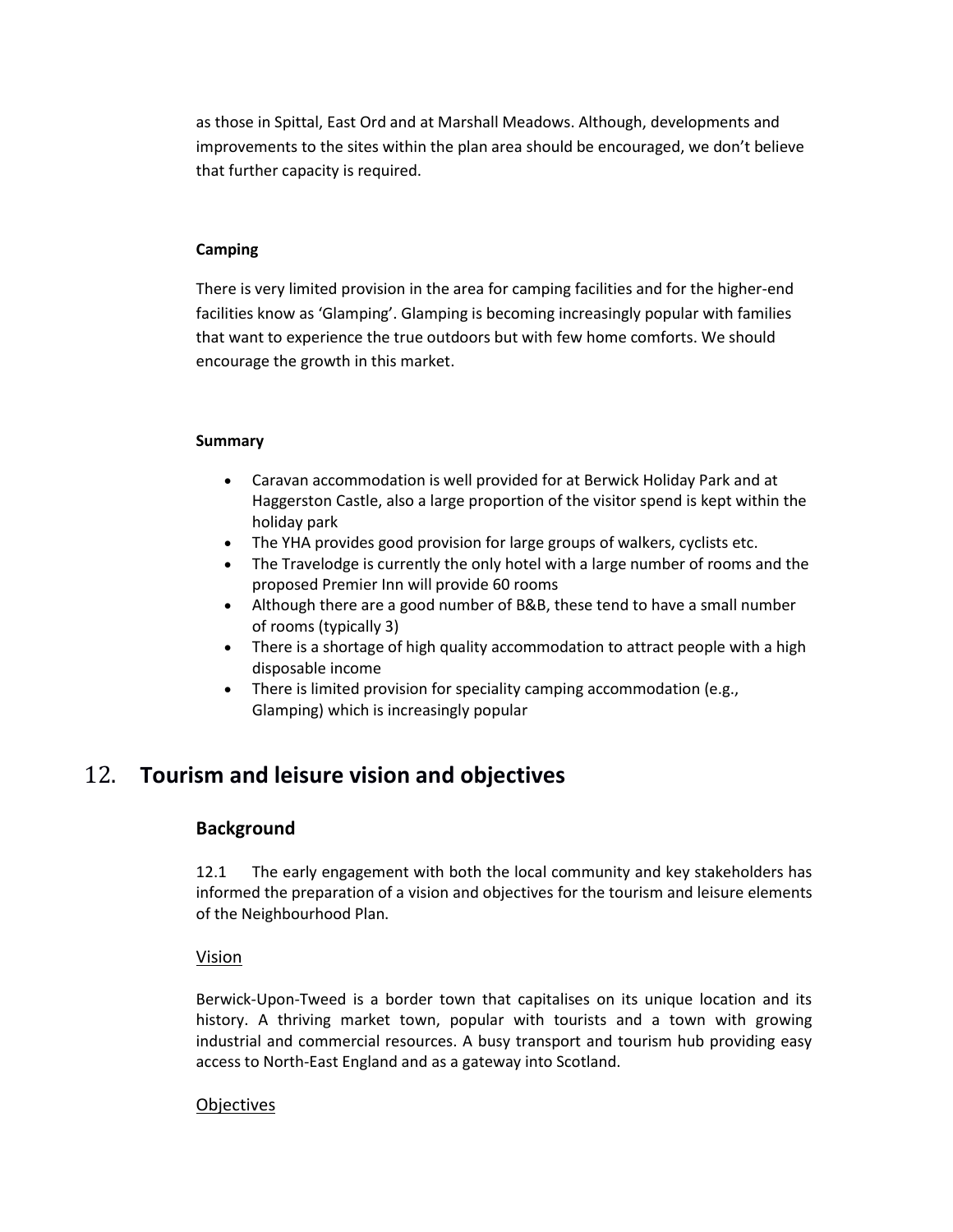To establish planning policies that will facilitate substantial sustainable growth of the tourism industry in Berwick over the period of the plan by:

- Encouraging the establishment of the required infrastructure necessary to ensure that the planned growth in tourism is sustainable, that is to include accommodation provision, coach parking, entertainment and recreational facilities
- Facilitating the creation of a 'Tourism Hub' by making Berwick a natural place to stay when exploring Northumberland and the Scottish Borders.
- Supporting the provision of visitor facilities and services to encourage an increase in mid to high earning Tourists to stay in Berwick.

To establish policies to encourage investment and development in current and new tourist and visitor assets within the Town.

12.2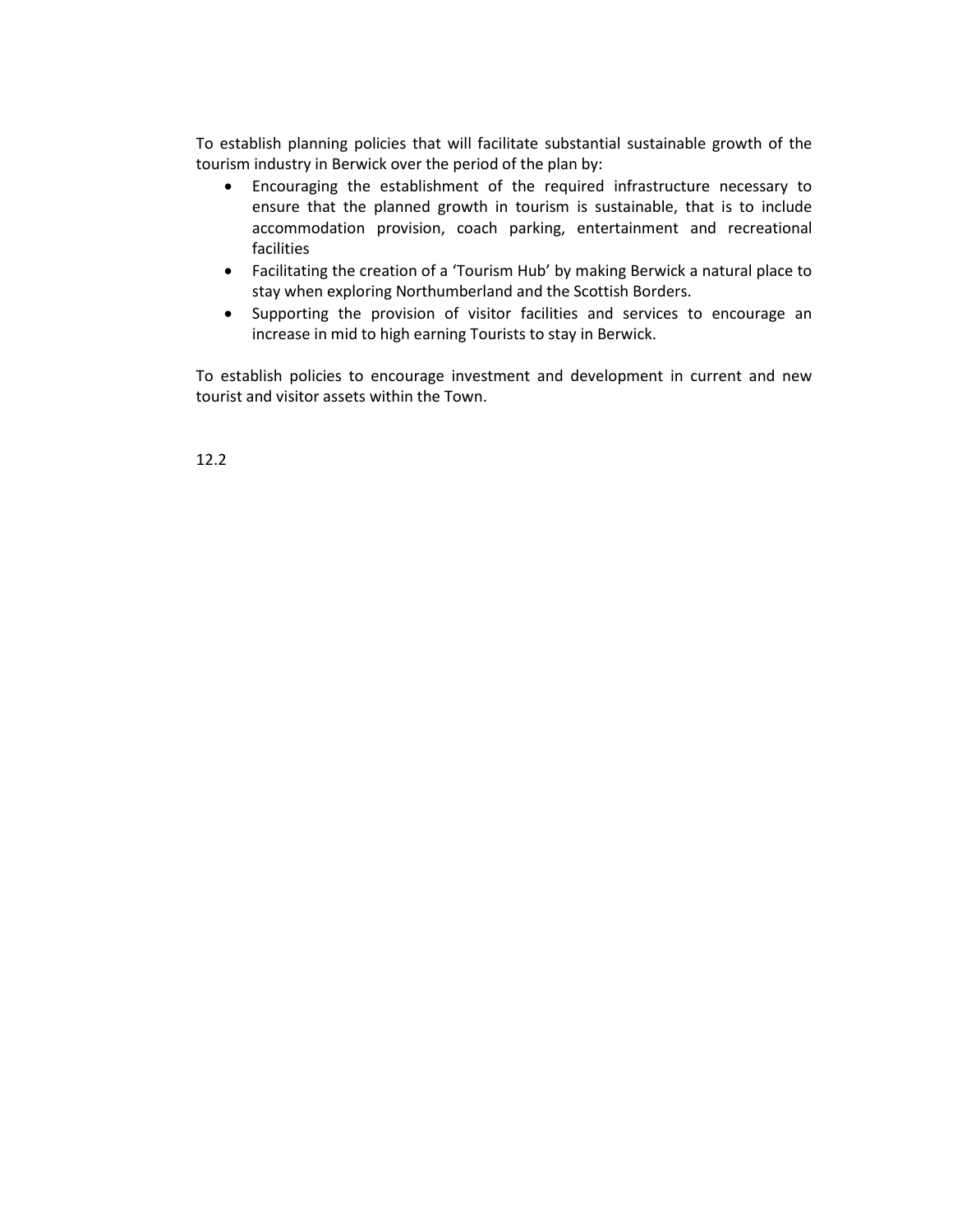## <span id="page-33-0"></span>13. **Planning Policy Options**

## **Background**

13.1 Early engagement has identified a number of potential planning issues for the Neighbourhood Plan to seek to address:

- A policy approach which supports appropriate future tourism development across the Plan area – that does not damage what is special about the area but builds on the uniqueness of the town and its offer;
- The vital link between the historic and natural environment on tourism across the Plan area;
- Identification of key tourism areas/ hubs the Quayside and the Barracks;
- A policy approach which supports the provision of vital tourist facilities (TIC, parking, vibrant retail offer;
- A policy approach which supports the provision of appropriate tourist signage;
- Supporting approach to new leisure provision including facilities for younger people;
- A policy approach to support the growth of cycle tourism, supporting high quality accommodation provision and attractions with their associated infrastructure requirements.

## **Issue 1: Supporting appropriate future tourism development**

- **13.2** Possible options:
	- **1a. High level policy statement which supports appropriate future tourism development which balances this against the need to protect and enhance the distinctive and valued environment which attracts tourists in the first place;**
	- **1b. Option a plus principles to guide the future location of tourism development e.g. focus on particular types of tourism development in the town centre etc.;**
	- **1c. Option 1b plus identification of the key parts of tourism that the plan is looking to support e.g. high quality accommodation, accommodation/ facilities to support cyclists;**
	- **1d. Inclusion of separate policies on different types of tourism accommodation/ development.**

## **Issue 2: Vital link with the built and natural environment**

- **13.3** Possible options:
	- **2a. No specific policy – make reference in supporting text to the built and natural environment policies;**
	- **2b. Specific policy statement on the importance of the built and natural environment to tourism/ the economy.**

## **Issue 3: Identification of key tourism areas/ hubs**